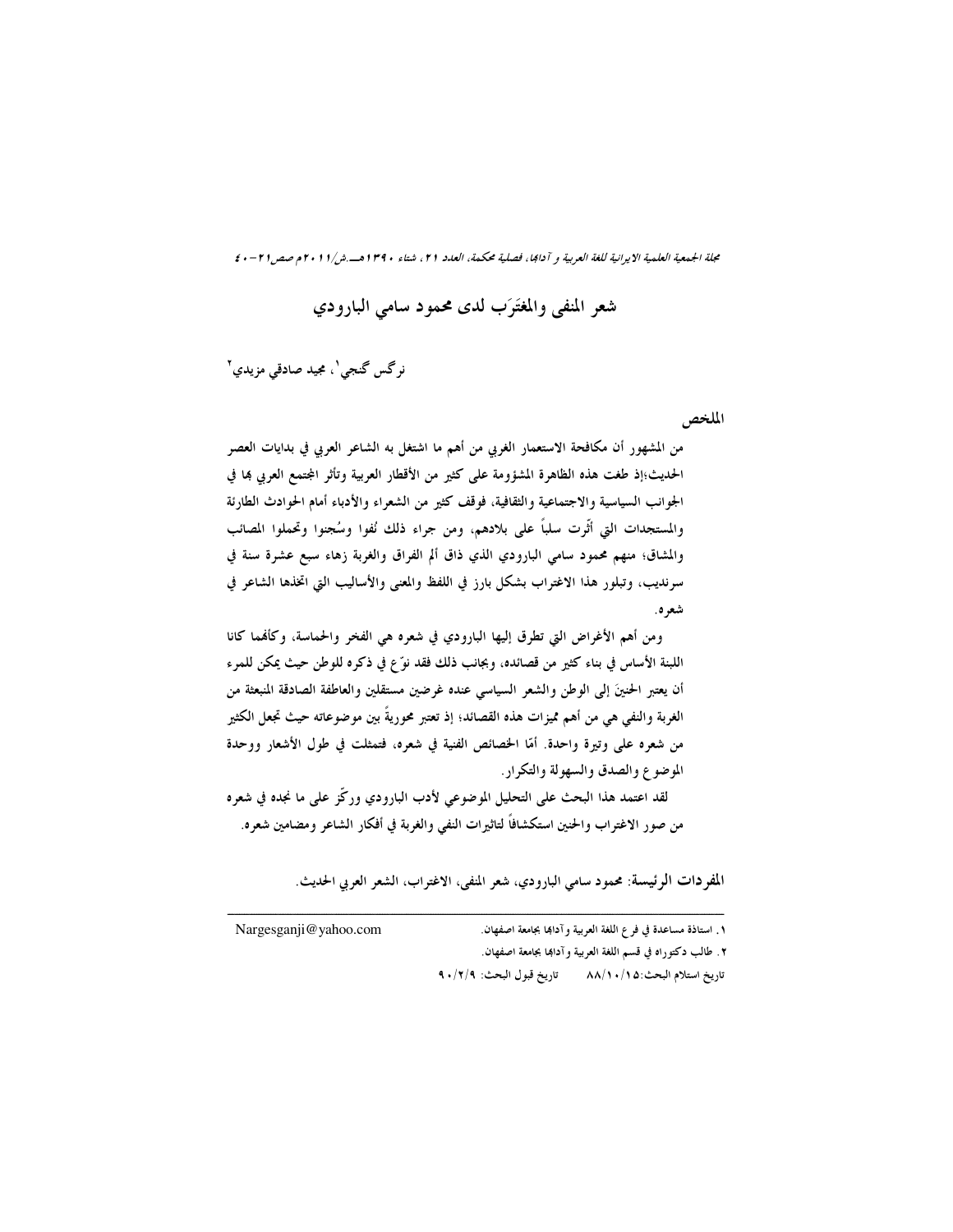## ١. المقدمة

يعتقد كثير من مؤرخي الأدب العربي أنَّ حملة نابليون على مصر عام ١٧٩٨م كانت نقطة انطلاق النهضة في العالم العربي؛ إذ شملت كل جوانب الحياة السياسية والفكرية والعلمية والأدبية كما كانت بمثابة ثلمة في ستار الحكم العثماني الذي ظل يحوط العالم العربي عدة قرون. وفي الجانب الأدبي من هذه النهضة فقد شارك الكثير ممن كرّس حياته للأدب وأنتج أعمالاً مجيدة في هذا المجال ومن جملة هولاء الأدباء، محمود سامي البارودي الذي يُعَدّ رائداً للنهضة الأدبية العربية الحديثة، حيث قال عنه عمر الدسوقي إن«الشعر العربي الحديث الذي نتذوقه ونقرؤه مدين لمحود سامي البارودي رائد شعراء النهضة الحديثة بدين كبير» (الدسوقى، د.ت ٢٨٣/١).

وهناك عوامل مختلفة شاركت في تكوين شخصية البارودي الأدبية؛ منها:أولاً: جذوره الجركسية التي أورثته حدة المزاج وميلاً إلى حياة الفروسية؛ ثانياً: «قراءاته الكثيرة في الكتب الأدبية القديمة وحفظ كثير من أشعار القدماء وآدابهم»(الحديدي، د.ت/ ٥٩)؛ وبالتالي اطلاعه عن آداب الأمم الأخرى؛ ثالثًا: «عنصر البيئة المصرية التي اضطرب في مشاهدها الطبيعية وأحداثها القومية والسياسية» (نفسه)؛ رابعا: نفيه إلى سرنديب حيث آلمه موت أهله وأصدقائه وهو في المنفي.

٢. أهداف البحث

شاهد العصر الحديث ظاهرة الإستعمار الغربي في الأقطار العربية فكانت سبباً في نفي كثير من الشعراء والكتَّاب من مواطنهم؛ منهم البارودي الذي ذاق طعم الاغتراب وعبَّر عن معاناته في أجمل صور شعرية. والإغتراب والنفي من الأغراض المتميزة في الشعر العربي الحديث وإن لم ينظروا إليها النقاد كنوع مستقل في العصور المختلفة بينما كثير من الشعراء نفوا من بلادهم فأنشدوا أشعاراً تعبّر عن حنينهم وشوقهم إلى أوطافمم متطرّقين إلى المسائل الاجتماعية والسياسية وما إلى ذلك فأبدعوا أدباً يمكن اعتباره نوعاً مستقلاً له ثميز اته.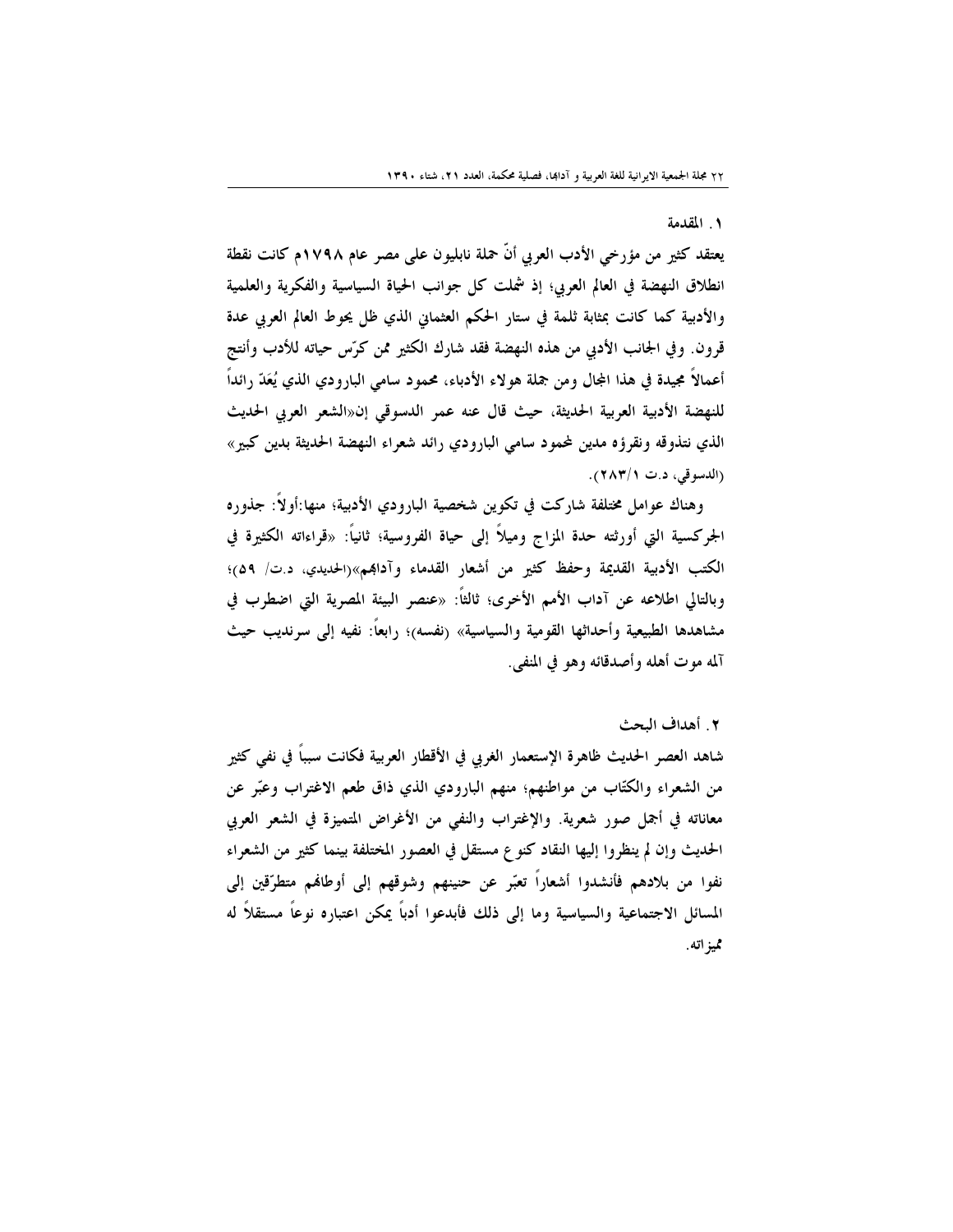وبناءً على ذلك فانَّ الهدف الأساس لهذا البحث هو إلقاء الضوء على أدب محمود سامي البارودي باعتباره من ألمع رواد شعر النهضة العربية، وذلك لاستكشاف نبرات الحنين والإغتراب – فيما أنشد من قصائد في منفاه؛ وبذلك يمكننا أن نتعرَّف جوانب غير مدروسة من أدب هذه المرحلة الهامة في حياة العرب الثقافية والأدبية؛ إذ الإغتراب والنفي معاناة عدة من شعراء جيل البارودي وبني جلدته.

٣. نبذة عن حياة الشاعر

«ولد محمود سامي البارودي سنة ١٨٣٩م من أب جركسي؛ نسبه يرجع إلى البارود من أعمال البحيرة وإذا بلغ الثانية عشرة ذهب إلى المدرسة الحربية» (كردعلى،١٩٩٣، ص٣٨٩) ولما بلغ أشدَّه تدرَّج في المناصب الحكومية؛ «فعُيِّن مديراً للشرقية … ثم وزيراً للأوقاف ثم أُسند إليه وزارة الحربية … وثار الجيش بقيادة عرابى ثورته المعروفة سنة ١٨٨٣م فاستعان توفيق بمساعدة الإنجليز ضد الوطن ولَّا أخفقت الثورة حُكم عليه بالنفي إلى سرنديب فظلَّ ها سبعة عشر عاماً … وأخيراً صدر العفو عنه في سنة ١٩٠٠م فعاد إلى وطنه حتى توفي سنة ١٩٠۴م» (ضيف، د.ت/ ص٨۶).

فهذه الحياة المضطربة وما يحمله في مكنون صدره من إطلاع واسع حول الأدب القديم جعل الشاعر رائداً للشعر الحديث حيث امتزجت روح الفروسية والأدب في نفسه فصار ربَّ السيف والقلم وكان مطبوعاً على إنشاد شعر يجري على لسانه دون تكلَّف ولكنه كان يرى أن الطبع وحده لايكفى للإنشاد ولا يفي بل الشعر قمذيب وصقل فقال في ذلك:

أقول بطبع لســـت أحتــــاج بعده \_\_\_ إلىي المنهل المطروق والمنهج الوعر إذا جاش طبعي فاض بالدرّ منطقي ولاعَجـــبِّ فالدر يَنشأ في البـــحر (البادودي) ١٩٧١، ١٧/٢)

الشعر عند البارودي ديوان الأخلاق وتعبير عن توجهاته الفكرية وأهدافه وهذا ما نراه في قصائده، إذ لا يلوِّثها بما يبعد عن ساحة الأخلاق الإنسانية فيقول:

والشعر ديوان أخلاق يلوح به ما خطَّه الفكرُ من بحث وتنقير (المصدر نفسه، ١٥١)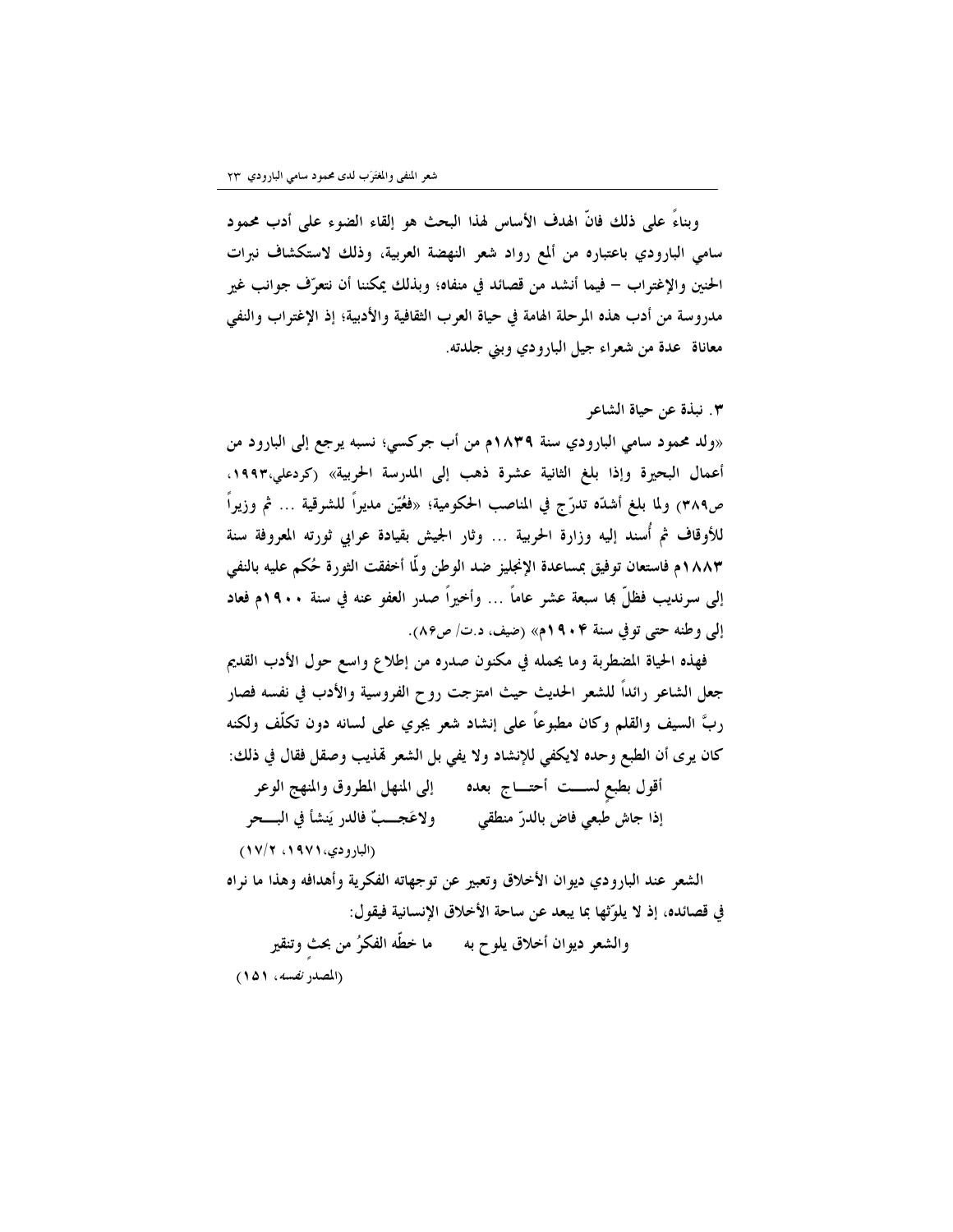ويوضَّح مدى طموحه إلى الأدب الذاتي الراقي حيث يقول في مقدمة ديوانه: « الشعر لمعة خيالية يتألق وميضها في سماوة الفكر فتنبعث أشعتها إلى صحيفة القلب فيفيض بلألائها نوراً يتصل خيطه بأسلة اللسان» (نفسه، ٥٥).

للبارودي ديوان أثرى به الأدب العربي يبلغ عدد أبياته خمسة آلاف بيت جلَّها الوصف والحماسة والفخر والحنين. وينقسم شعره إلى قسمين: أما القسم الأول فما قاله وهو في مصرٍ أي قبل نفيه؛ أمَّا القسم الثاني فهو ما أنشده في منفاه الذي طالٍ سبعةٍ عشرٍ عاما ونيفاً. وكان مقلداً للقدماء في كلا القسمين وذهب في نظمه للشعر مذهبين: الأول؛ معارضات مع الشعراء القدماء، والآخر– وهو الذي يمثّل معظم أشعاره – محاكاة للقدماء في اللفظ والمعنى ولكن بالرغم من ذلك كله يلمس القارئ التجديد في طيّات شعره حيث تنبعث الأفكار من طبيعة الشاعر ومن أحداث أحاطت بعصره.

## ۴. دراسات سابقة

بما أنَّ البارودي من الأسماء اللامعة بين رواد الشعر العربي الحديث فقد شدَّت أعماله انتباه عدّة من الدارسين فاهتموا بتقويم شعره من خلال كتب أو مقالات، غير أن جلّ هذه الدراسات تناقش قضايا التجديد والتقليد في شعره، فلم نعثر على دراسة تأخذ قضية الاغتراب والحنين في شعره كغرض مستقل؛ أما الكتب فمنها «القديم والجديد في الشعر العربي الحديث» لواصف أبوالشباب الذي يعتقد أننا لا نجد جديدا في شكل القصيدة ومضمولها عند البارودي، غير أن محاكاته الأقدمين جديدة، ومعارضته إياهم جديدة «فقد بذل ما وسعه من أجل إعادة الحياة إلى شعرٍ ذوى وذبل، وكاد أن ينتهي أمره على مرور قرون طويلة من الزمن»(أبو الشباب١٩٨٨،/٢٨).

وتشير عزيزة مريدن في كتابما «حركات الشعر العربي في العصر الحديث» إلى أهمية أدب البارودي حيث تقول: «لو أمعنا النظر في شعرنا بعد البارودي لوجدنا أثره ما يزال ساري المفعول حتى عند الشعراء المتأخرين قليلا، الذين دعوا إلى التجديد أمثال العقاد والمازني وعبدالرحمن شكري، لأن فك البارودي لقيود الشعر وزحزحته عن الصنعة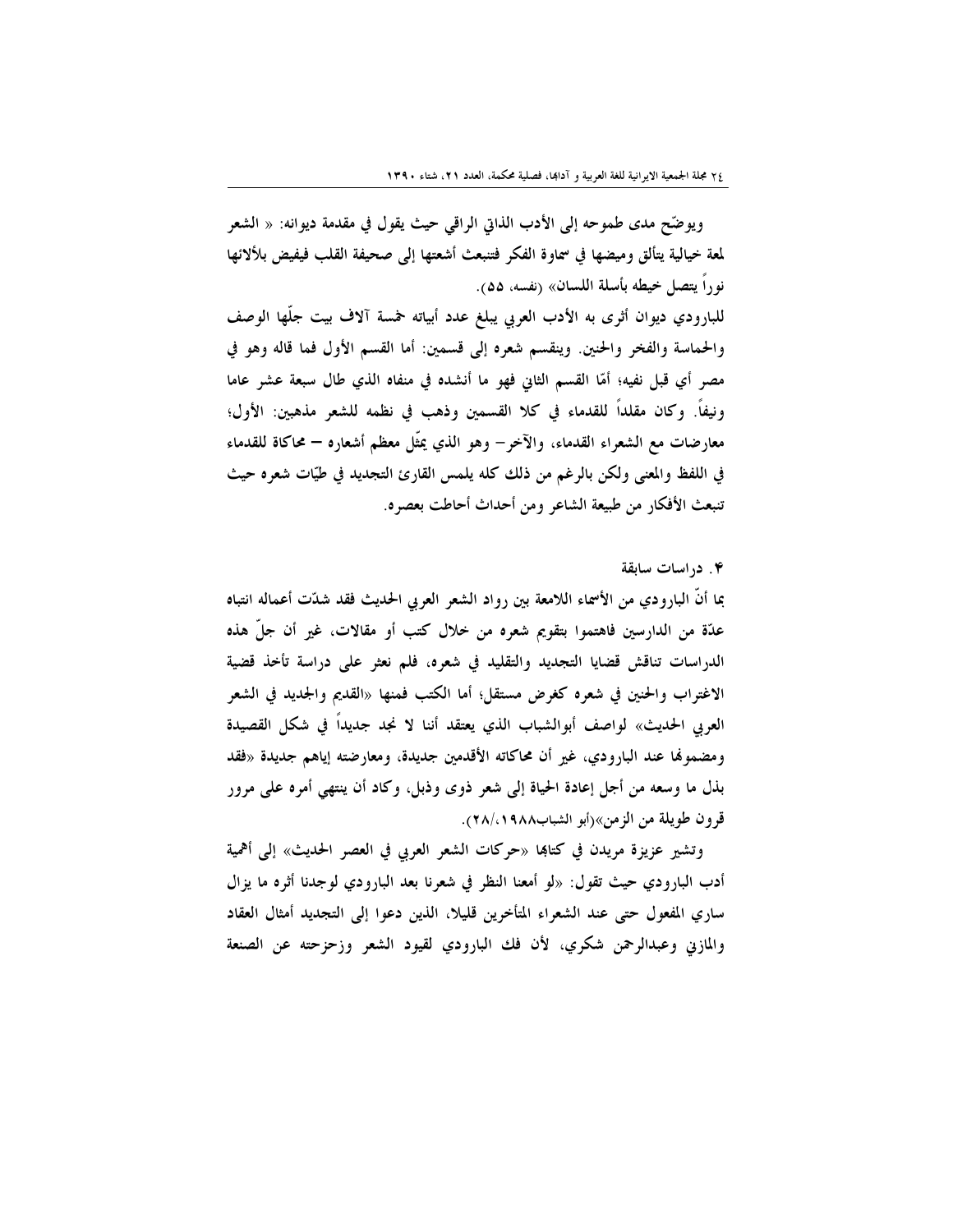والزخرف، جعله معبراً عن المشاعر الذاتية بأمانة وصدق، مهد السبيل لهؤلاء وأولئك، للسير بالشعر شوطا أبعد في التجديد»(١٩٨٨، ص٤٧).

ومن الكتب التي تقف عند ظاهرة الاغتراب في الشعر العربي «الاغتراب في الشعر العراقي المعاصر» لمؤلفه محمد راضي جعفر (١٩٩٩). يهتم المؤلف بدراسة أنماط الاغتراب في أعمال رواد الشعر العراقي الحر ببنيتها اللغوية والتصويرية والإيقاعية.

ومن الدراسات التي يلزم ذكرها مقالة «الغربة في الشعر العربي» (دلشاد وآخرون، ٢٠٠٨) التي تؤكد على وجود ثلاثة جوانب في ظاهرة الاغتراب في الشعر العربي وهي الاغتراب المكاني والزمني والسياسي. إلا أن الدراسة ركزّت اهتمامها على الشعراء العراقيين المهجريين المعاصرين ولم تتطرق إلى الشعر الاغترابي في سائر البلدان العربية.

وهناك مقالة عنوالها «ملامح التجديد في شعر البارودي» (أبويساني، ٢٠٠٩) تعبر عن اهتمام الدارسين الإيرانيين بشعر البارودي غير ألها هي أيضاً لم تركز على ظاهرة الحنين والاغتراب في شعره.

۵. الخصائص الفنية لشعر الاغتراب عند البارودي عندما يبتعد الشاعر عن مسقط رأسه وذويه يسعى وئدئ أن يواكب أدبه ظروفه البيئية والنفسية؛ ويبرز ذلك عنده في الجوانب المختلفة اللفظية والمعنوية، منها خصائص فنية تجلت في طول أشعاره التي أنشدت في المنفى واتخاذ الأساليب الخاصة ووحدة الموضوع والتنوع والصدق والسهولة والتكرار .

۵–۱. طول الأشعار القصيدة الكلاسيكية الطويلة هي القالب الغالب في شعره، ويرجع دليل اختيار هذا النمط الشعري الى تعاريج حال الشاعر في المنفى، أمّا المقطوعات الشعرية القصيرة فتكثر في الحالات المضنية والمسائل العاطفية والمعنوية كالموضوعات التي تربطها أواصر بالحنين والرثاء الزهد والحكمة وما إلى ذلك.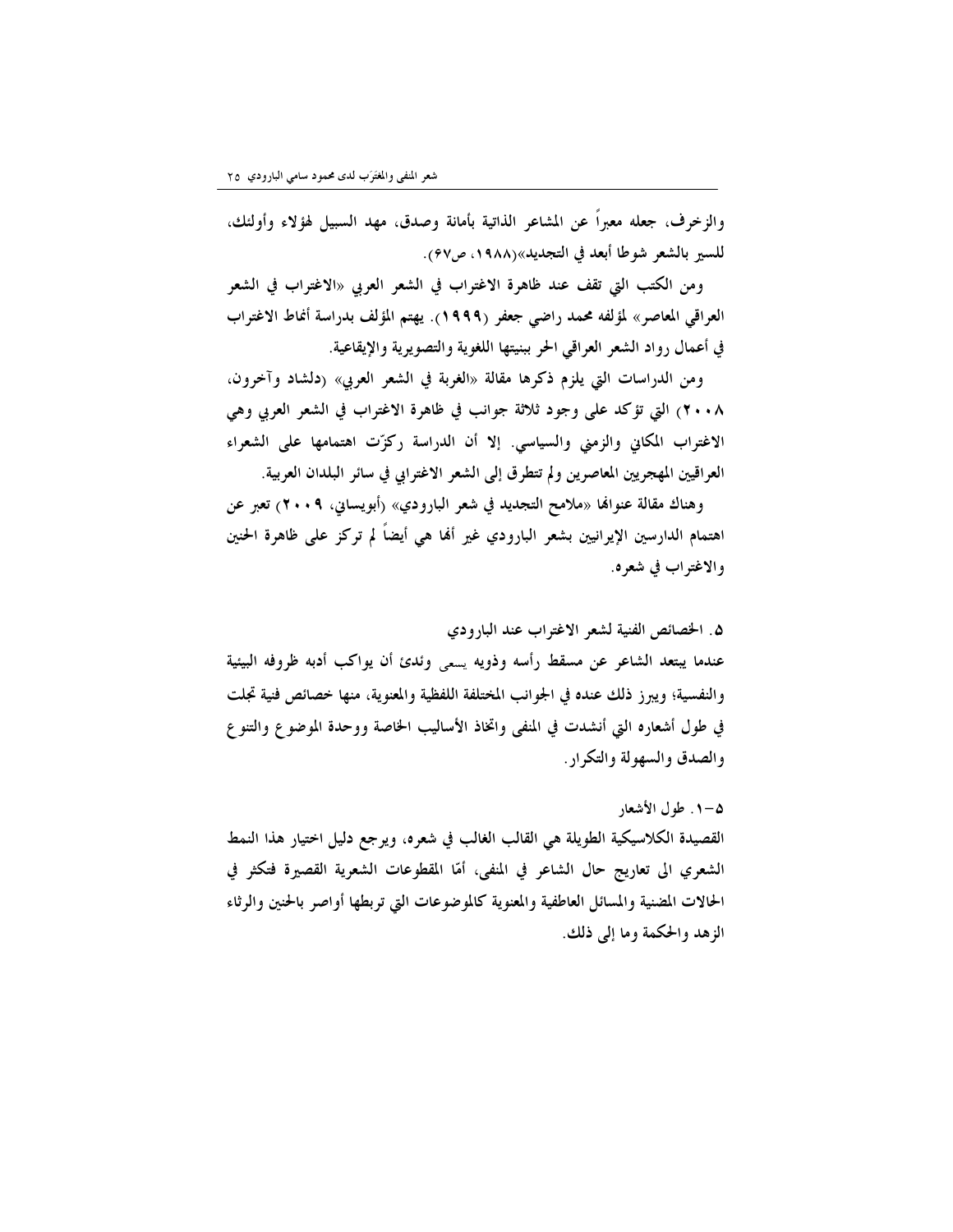البيت الواحد هو أقلَّ ما أنشده البارودي بينما أطول قصائده تبلغ أربعمائة وسبع وأربعين بيتاً وذلك في قصيدة مدح بما رسول الله و آل بيته(صلى الله عليه وعليهم) مطلعها:

واحْدُ الغمامَ علي حيٍّ بذي سلم » «يا رائد البـــــــــــرق يمم دارة العَلـم (البارودي، ۲۹۳/۲).

۵–۲. البحور العروضية البحور العروضية التي أستخدمها البارودي على التوالي هي: الطويل والبسيط والكامل والوافر والخفيف؛ وهي أكثر استخداماً في شعره الاغترابي وتدلُّ هذه الأوزان على تنو ع حالات البارودي النفسية وتناغم هذه الأوزان مع موضوع الشاعر كما نرى البحر الطويل أول هذه البحور .

۵–۳. أسلوب الحوار إن الأساليب التي إتخذها الشاعر في المنفي تختلف عمّا قاله في وطنه؛ منها أسلوب الحوار، فيتحدث الشاعر مع العناصر المختلفة من الطبيعة والأشياء التي تلفّ حوله، فتارة يخاطب حمامة تنو ح معه فينشد قائلاً:

أتُوى الحمام ينوح من طرب معي وندى الغمامة يستهل لمدمعي

(البارودي، ٢/٥/٢٦)

يمز ج البارودي – كثيراً ما – بين الطبيعة وبين عالمه الداخلي الوجداني فيستخدم صنعة التشخيص، مستخدماً أسلوب النداء وصيغ الأمر والاستفهام وأسلوب الحوار : أما لهذا الليل من آخر؟ ما أطول الليل على الساهر  $(111.4...2)$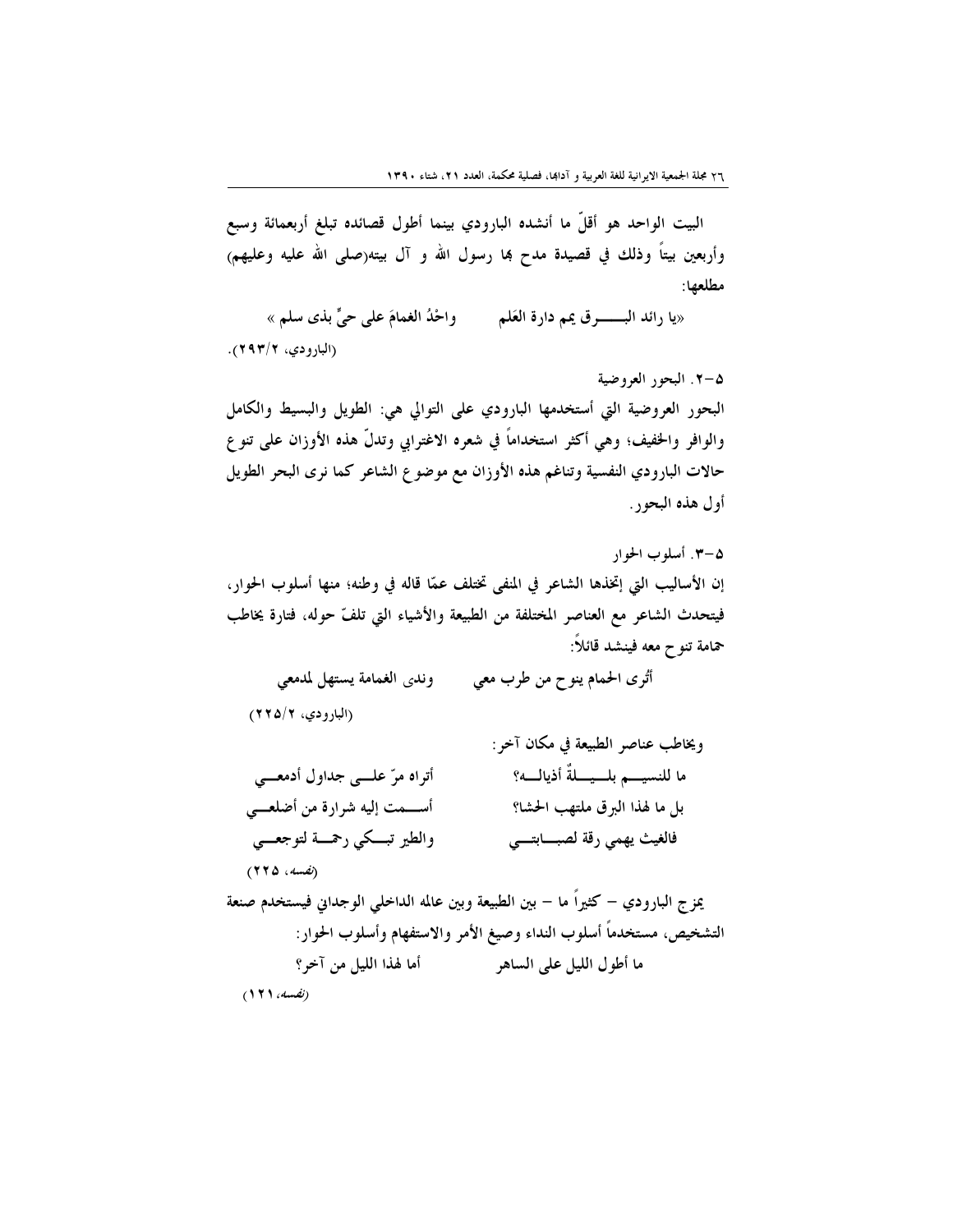وينشد في مكان آخر :

ويا نبات الأيك نوحي معي فيا دمو ع القطر سيلي دماً وأنت يا نسمة وادي الغضي ممرّي بريّاك على مربعي وأنت يا عصفورة المنحَنى في الله غنّي طرباً واسجعي

 $(14 \cdot 4 \cdot 4)$ 

وبما أن تمَّ نفيه فالغربة واليأس والتشاؤم جعلته يستمد من عنصر الزمن لمشاطرة حاله؛ فالليل من العناصر الرئيسية في شعره ونرى أنه يأتي بذكر الليل كثيراً في شعره لو قارناه بالأوقات الأخرى وهذا الأمر يلائم حالته المتغربة؛ حيث يشكو من ظلمة الليل ومن طولها وكثرة قمجده منشداً:

أبيت أرعى نجوم الليل في ظُلَم ۖ يخشى الضلالة فيها كل مدَّلج ليل غياهبه حيري وأنجـــــــمه حسري وساعاته في الطول كالحجَج كأنما الصبح خاف الليل حين رأي طللماءَه ذات أسداد فلم يلج  $(107 - 104/1 \ldots)$ 

۵–۴. أسلوب الاستفهام وممَّا يستخدمه في بداية القصائد هو أسلوب الاستفهام ويستمر هذا التساؤل ويتخلَّل شعره، كأنه يريد أن يسلَّى نفسه وعواطفه المؤلمة، ومن جانب آخر يحاول تنبه السامع بمذه الأسئلة المتوالية للتعمق في هذه المعاني، علَّ المخاطب يشاطره في تلك الآلام ويتنبه: كيف طوتك المنون يا ولدي؟ وكيف أودعتك الثرى بيدي؟ فليَبك قلــبي عليك فالــعين مسلم لاتبلـــغ بالدمع رتـــبـــة الخلد (نفسه، ص۴۸) في مكان آخر تتتابع هذه التساؤلات الممزوجة بالإنكار: هل لسلام العلليل رد؟ مع أم لصباح اللقاء وعـــد يا سعد قل لي فأنت أدرى ہ متى رعانُ العقيق تبدو؟

أشتاق نجداً وساكنيه وأين مني الغداةَ نجدُ ؟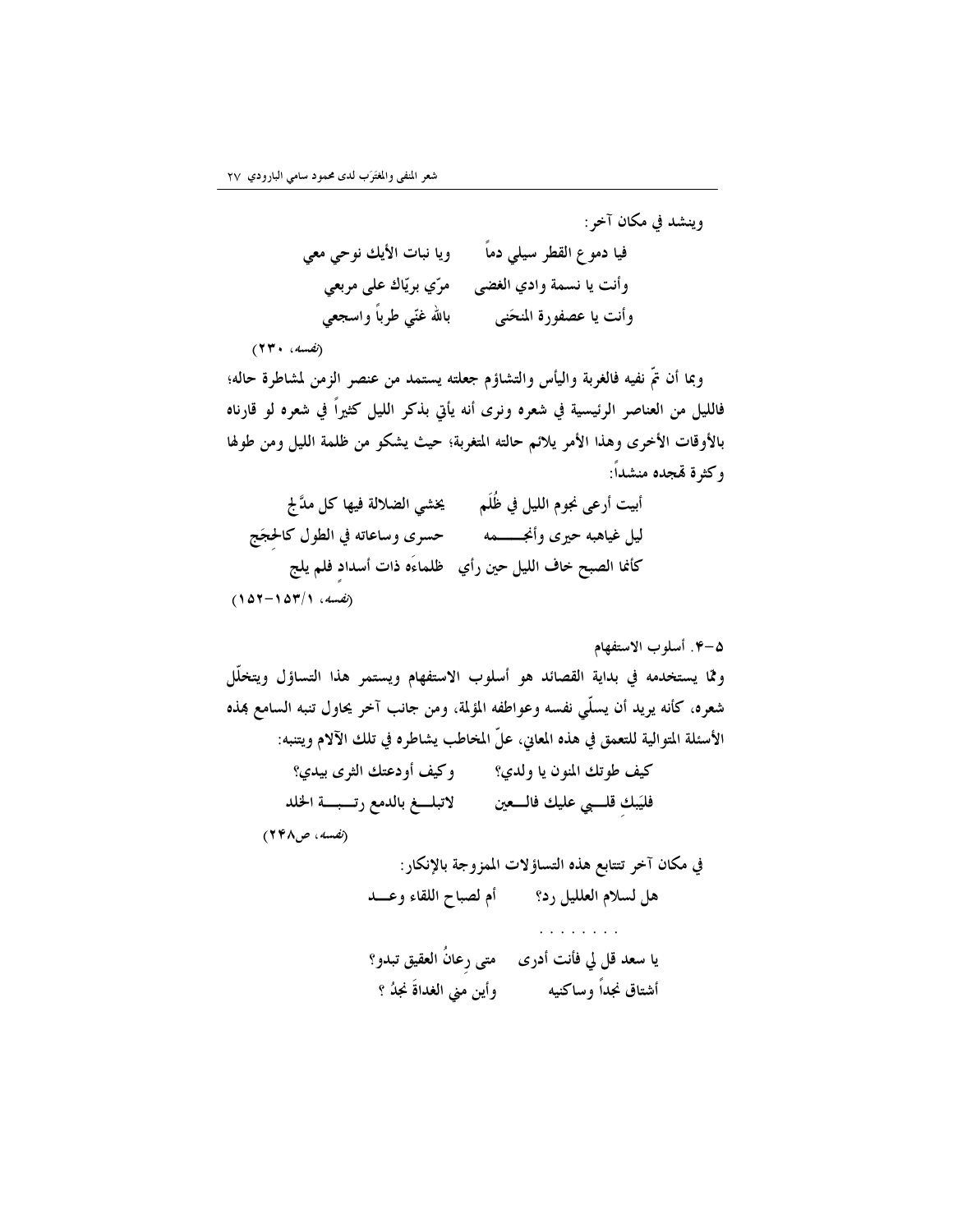۵–۵. وحدة الموضوع و تنوعه

وحدة الموضوع لاتنافي وتنوع المواضيع عند البارودي؛ إذ تتنوع الموضوعات في قصائده ولكنها في القصيدة الواحدة تنحو نحو غرض معين ومع الإنسجام المؤهّل في العاطفة والإحساس؛ إذ أنشد أكثر قصائده في الشكوي والحين وكل الموضوعات التي ترتبط بالوطنية من هذا النوع ويجب التنبيه بأن تنوع الموضوعات عنده لايعني عدم الإنسجام والارتباط بين اجزاء القصيدة؛ فمثلا في قصيدة مطلعها:

ولقد غدوت سراة أدهم لوجري مستسفي في شأوه برق تعثر أوكبا

يتحدث عن الحب والحماسة والفخر والرثاء والشكوى والحنين إلى الوطن والحكمة، لكنه يربط المضامين بعضها ببعض في صياغة رائعة.

لاتحسبيني ملت عنك مع الهوى مع هيهات ما ترك الوفاء بعادي قد كدت أقضى حسرة لولم أكن مصوقعاً لقياك يوم معادي

(نفسه، ص۴۸)

(نفسه، ص ۸۵)

وهذا عين ما نجده في قصائده الأخرى وإن اختلفت في بعض التقاط واستعصى اللفظ أو المعنى. كما أن التكرار في اللفظ والمعنى والمضمون والأساليب، والدلالة الشعرية الخاصه للمفردة، تتبع ما جرى عليها القدماء وتأتى عبر الظروف المحيطة بالشاعر.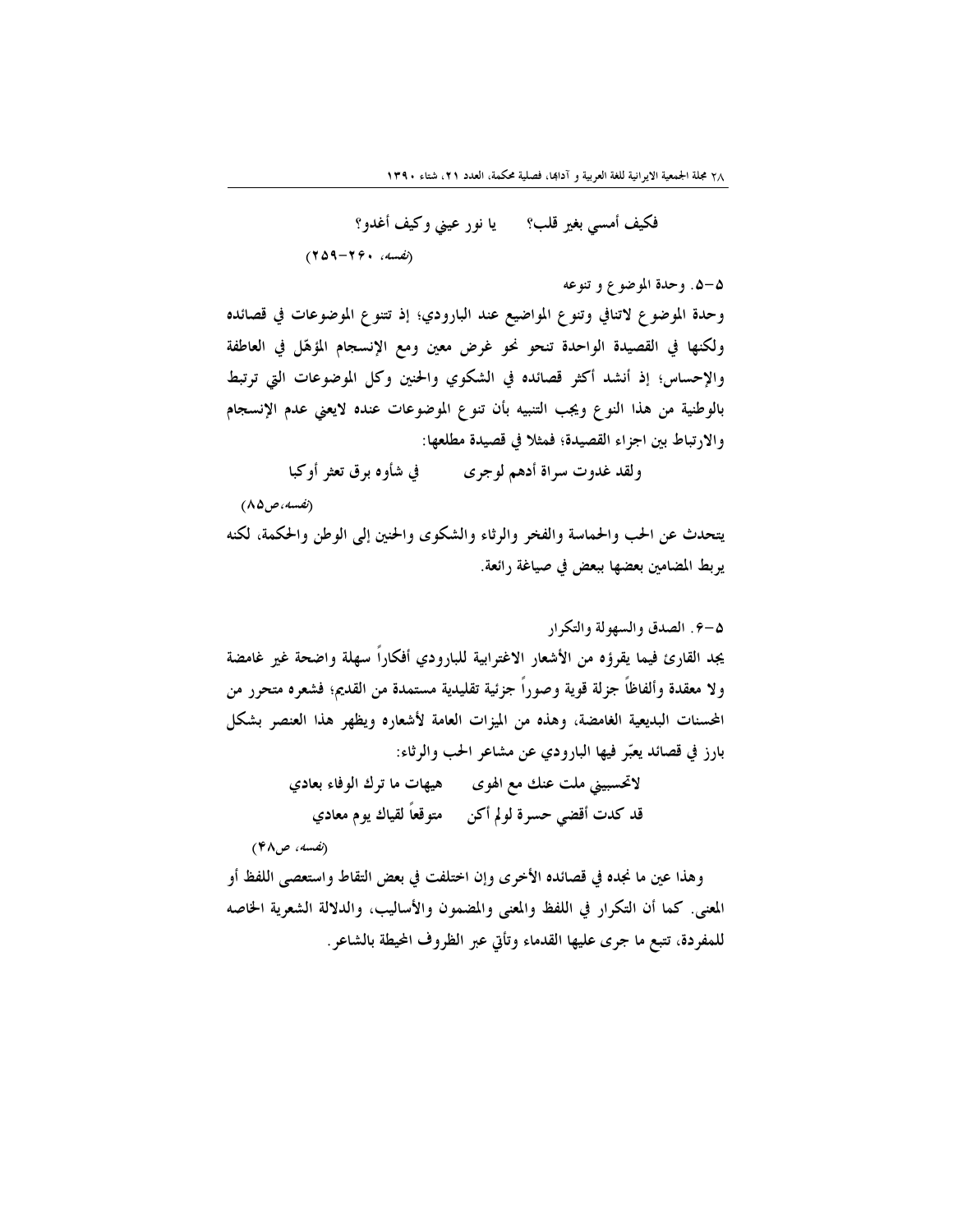تطرق البارودي إلى كثير من الأغراض؛ منها الفخر والحماسة اللذان نكاد نلمسهما في كل قصيدة من قصائده و«لعل من اكبر الأساليب التي هيَّات لفتوة البارودي ذلك النسب الذي يزيّنه من المجد الحربي الذي ازدهي به آباؤه واجداده وسبب آخر ما قرأه البارودي من سير الفرسان و أبطالهم وما عبّه بشغف من أشعارهم الحماسية» (اسماعيل، ٢٠٠٣؛ العدد ٣٠) فقد اشتملت مضامين الفخر والحماسة عند البارودي على صرخات الناس المكبوتة من جور الحكام واضطهاد الإستعمار كما أفما كانت تحث الشعب للقيام والمطالبة بحقوقه المسلوبة؛ من ثَمّ يعتبر الشعر السياسي والثورة وتوجيه الشعب والحرية والكبرياء الفخور عنده من الموضوعات المحوريّة في هذا الغرض كما في بعض الأحيان تطغى نفسيته عليه ويبرز عواطفه بذكر الوطن والأهل والأحبة والأصدقاء.

مما لاشك فيه أن الشاعر في عزلته الطويلة التي قضاها في المنفى مرّ بظروف تختلف عما قضاها في مصر؛ ففي تلك الحقبة سيطرت عليه فكرة الوطن وظل يتذكر أسرته و أصدقائه و أيامه السعيدة التي قضاها معهم وانعكست كل هذه الحالات في أشعاره ولها اثر بالغ في

المتلقى و «الأدب إذا لم يكن انعكاسا لحالة الشاعر النفسية لايؤثر تاثيراً نفسياً عميقاً؛ لأن

الشاعر لايتمثل فيه ما يعانيه في واقعه أو يتنازع به مع عصره وذلك يعني أن مثل ذلك

الأدب لايرافق الإنسان في محاولته لتحقيق نفسه عبر الزمن ومعظم الآثار الأدبية الخالدة

تعكس مشكلة العصر و الحالة النفيسة للشاعر» (حاوي، ١٩٨۶، ٩٥/١) وبما أن التجربة

الشعرية عند البارودي كانت وليدة المعاناة الذاتية والمعايشة الوجدانية للملمّات كان تعبيره عنها اقرب إلى الصدق حيث جعلت شعره العاطفي من أصدق الأشعار في عصرنا الراهن.

وكان البارودي لا يرضخ إلى نوائب الدهر وإن ابتعد في تلك الفترة الزمنية عن ميادين الحرب والقتال فهو لاينسى تلك المناظر والمشاهد ولذا ينشد:

| ألقى زمام الأمر أو فوّضــا | ولستُ ممن إن دجا حادث  |
|----------------------------|------------------------|
| والسيفُ لا يرهب أو ينتضى   | جرّدت نفسي لطلاب العلا |

۰۶–۰. الفخر والحماسة

۶.موضوعات شعر البارودي في المنفي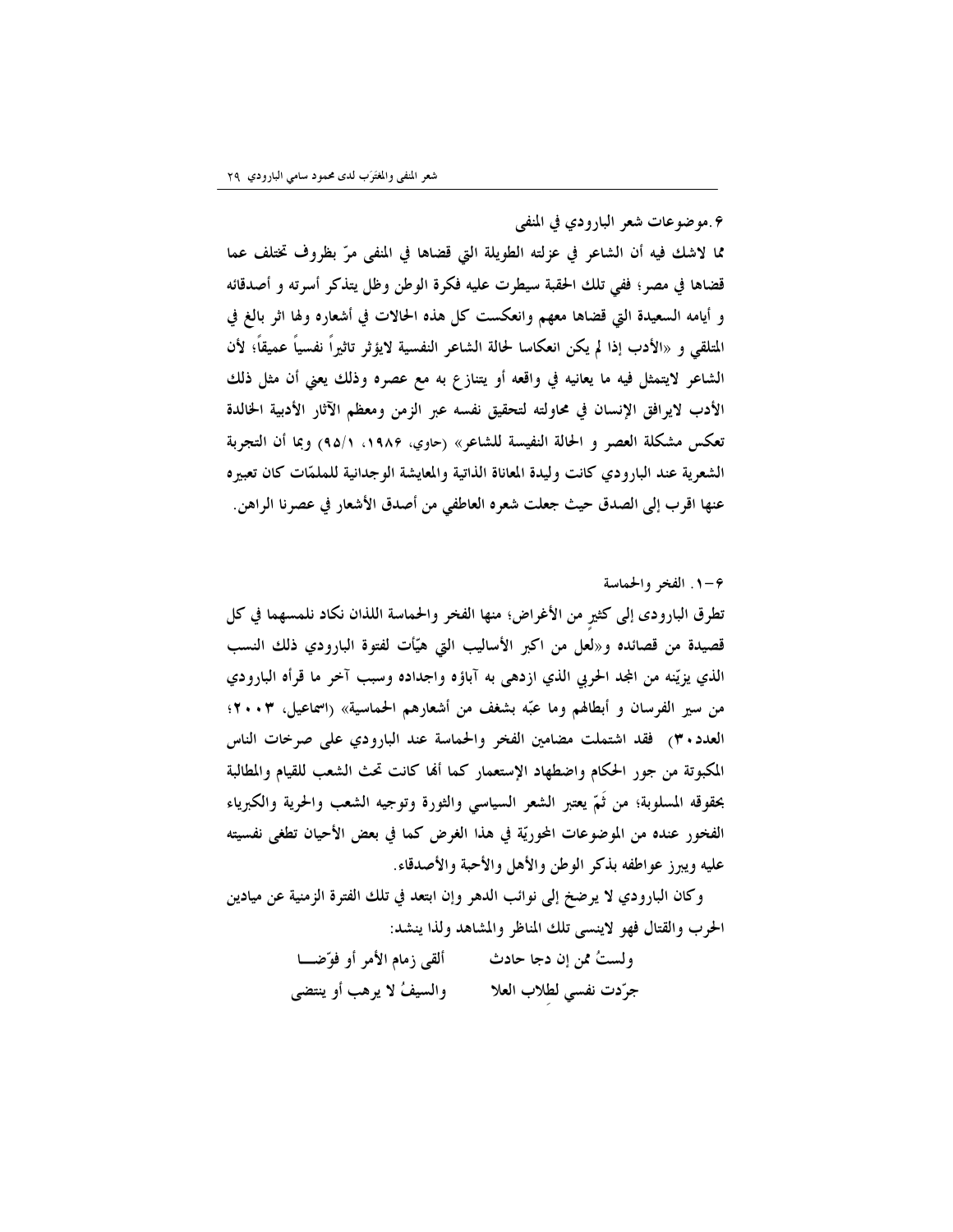فالجد يدري أيّ سيف نضا سل عنِّي المجدَ ولا تحتشم  $(191 - 197 \dots \omega)$ وهو مؤمن بثورته ومحافظ على كرامة نفسه فيجيب المعاندين الذين اقمموه بطمع الحكومة مؤكداً أنه ثار لدينه ووطنه: أصبحت فيه فماذا الويل والحرب لم اقترف زلة تسقضي علــيّ بما ذنبٌ أدان به ظلماً وأغتــــــو ب؟ فهل دفاعي عن ديني وعن وطني  $(119.4)$ وبجانب ذلك فقد اهتم البارودي بتحريض الشعب و ارشادهم وبثٌّ فيهم روح الحمية منها قوله: ومن ذَلٌّ خوفَ الموت كانت حياته ﴿ أَضرَّ علــــيه من حمـــام يؤده وأقتَــــــــــــلُ داء رؤية العــــين ظالمًا ۖ يُسمىء و يُتلمى في المحافل حمده (نفسه،ص۱۹۲)

۶–۲. الحنين إلى الوطن إذا نمعن النظر في الأشعار الاغترابية نرى أن الشاعر يقل صبره في أخريات نفيه وتتغير أحواله؛ وانعكست في قصائده ما ساوره في الشيخوخة من حسرة وضعف وتوجّع وشوق إلى وطنه؛ فكثير من أشعاره الوطنية التي تعود إلى تلك الفترة الزمنية نلمس فيها لوعة الفراق؛ فلهذا كانت أشعاره الوطنية التي تتضمن الحنين من أجود ما نظم في حياته الشعرية وصار هذا الموضوع فناً بارزاً ومستقلاً على يد البارودي؛ ينقسم هذا الفن عنده إلى قسمين؛ قسم يرجع إلى شيخوخته؛ تغلبت فيه روح العاطفة الوطنية وبرغم محاولته لإخفاء حنينه لم يستطع ذلك ونرى أن الشاعر يستخدم بعض الألفاظ الفخمة والمعانى الكاملة لروح الاعتزاز، لكننا عندما نتصفح ديوانه نلمس عمق الحنين في أشعاره؛ من مميزات شعره في هذا القسم، هي الحركة الخفيفة في أواخر القوافي و استخدام الحروف الرقيقة و المعاني الأنيقة منها قصيدة أنشدها في أواخر نفيه، جاء فيها:

لبيك يا داعي الأشواق من داعي مسم أسمعتَ قلبي و إن أخطات أسماعي يــــــــا حبـــــذا جرعة من ماء محنية و ضجعة فوق برد الرمل بالقاع ونسمة كشميم الخلد قد حلمت مسلم ويّا الأهير من ميــث و أجراع  $(19977 \dots 4)$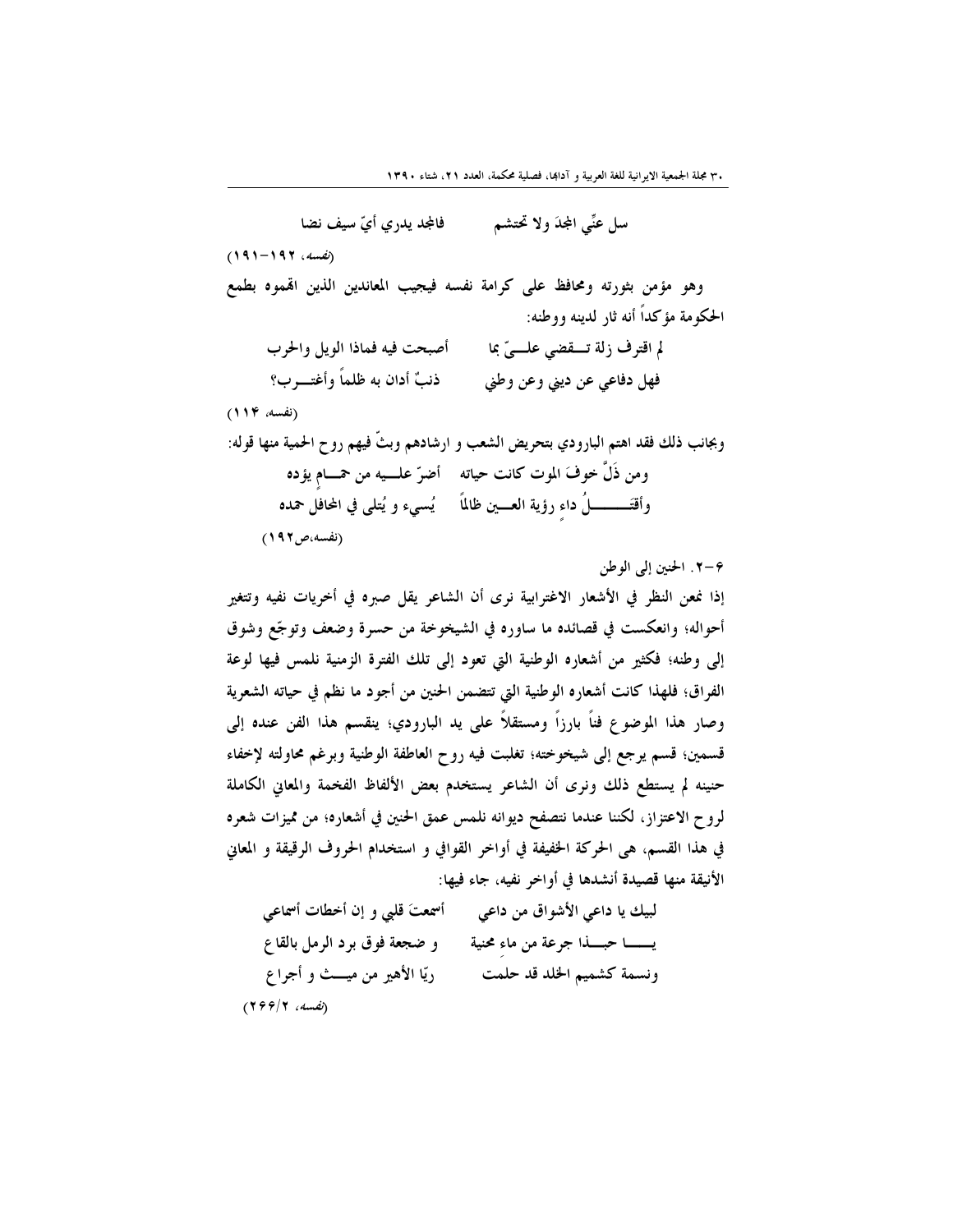أما القسم الآخر فهي أشعار أنشدها أثناء النفي؛ تغلبت عليها روح الحماسة وعزة النفس بحيث عندما نقرأ بعض قصائده لا نشعر أنه قرضها في المنفي؛ لأنه حاكي القدماء في هذا الموضوع، منهم *المتنبي و* أبو *العلاء المعري* وقد كانت نفسه تتناغم مع نفوسهم وليس معنى ذلك «أن البارودي بلغ من محاكاة الأقدمين ما يجعله صورة مطابقة لهم … وإنما معناه أنه اضطرمت نفسه في روحهم اضطراماً جعله يبعث العناصر القديمة في شعره رمزاً يبلغ به كل مايويد من تأثير في القلوب» (ضيف، ١٩٤١،ص ١۴۴)وكان يثور في عروقه دم المماليك؛ فقد تحدّث عن إبائه و شجاعته:

ولكنـــه قد يخــــذل المـــــو ء جهده ما أنا بالمغــــلوب دون مرامه أبت لي حمل الضيم نفس أبية مسوقلب إذا سيسم الأذي شبّ وقده (البارودي، ١٩٣/١)

٣-٣. الحنين إلى الأهل والأصدقاء يظهر البارودي حين طروء الشكوى والحنين حزنه واضحاً فيتجلى الأمل والخيبة كعنصرين مختلفين وهذا من خصائص شعره العاطفي، وله عدة قصائد في هذا الباب منها: طوراً أداري لوعتي بالمنبي مستسمى وتارة يغلبهني مدمعـــــــي

أم هل إلى الاوطان من مرجع فهل إلى الأشواق من غاية لاتأس يا قلب على ما مضى لابد للمحنة مـــن مقـــطع

(نفسه، ٢٣١/٢)

وقد تمتزج أغراض مختلفة في قصيدة واحدة كالوصف والفخر والرثاء ولكن في بعض منها لاينقاد الشاعر الا لعاطفته وقلَّما يخرج عنها ليتناول أموراً أخرى؛ منها قصائد أنشدها بعد فقد زوجته وابنته «سميرة» وأصدقائه الحميمين منهم شكيب أرسلان والشيخ محمد عبده وعبدالله فكري وحسين المرصفي وغير هولاء؛ وعاطفته كانت قد بلغت ذروقما في هذه القصائد لما توالت عليه من المصائب فقد رقَّقت نفس الشاعر إلى أبعد حد.

فَوجيء البارودي بموت زوجته وهي في السابعة والثلاثين من عمرها وقد ضاعف هذا الأمر آلام الغربة واتَّقدت حشاه ورثاها بقصائد حزينة. وبما أن رثاء الزوجات كان غير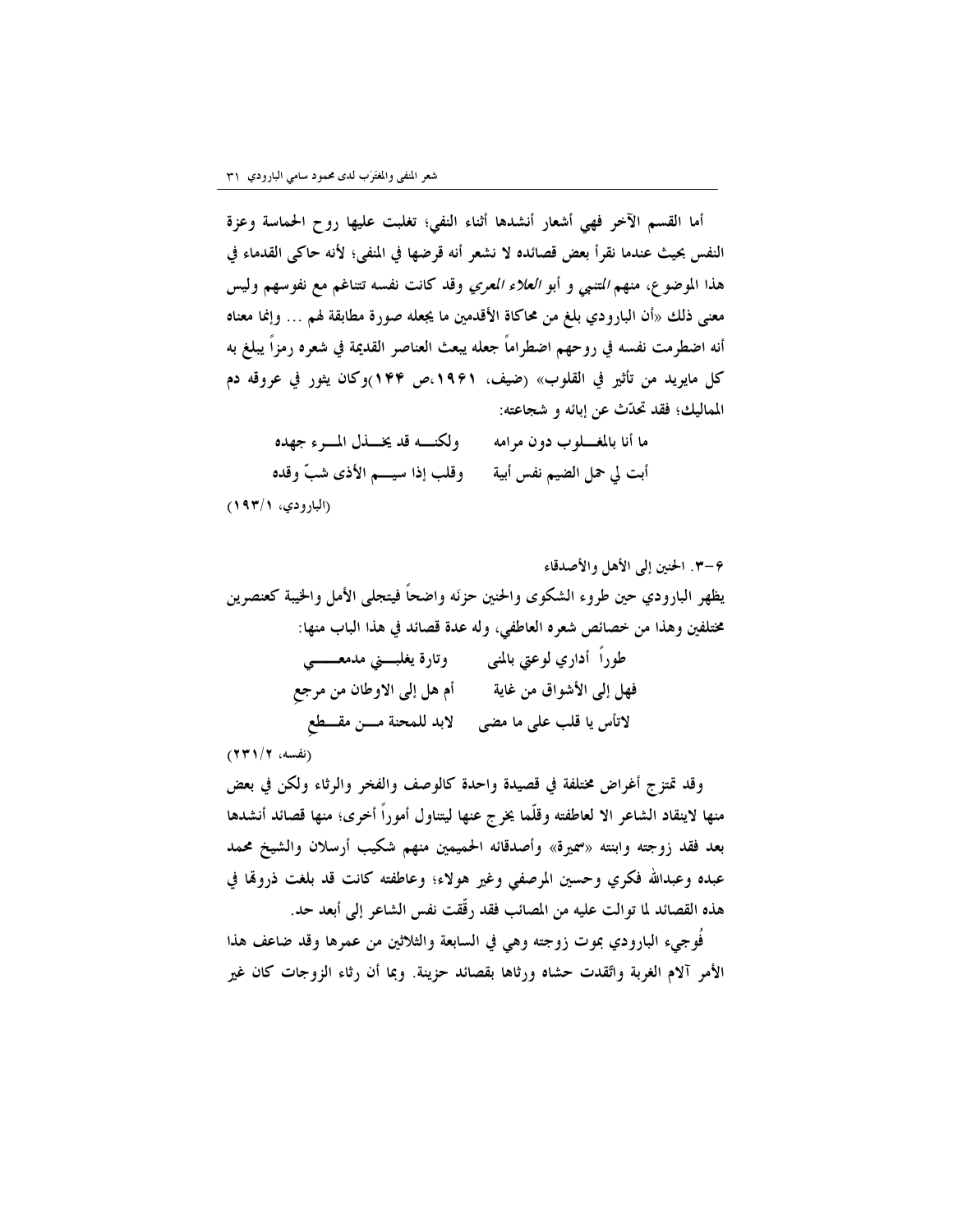مألوف في البيئة العربية فقصيدته هذه تعدّ من المراثي الرائعة ومن أجملها وأكثرها ألمًا، كقصيدته الدالية التي يقول في مطلعها: وأطرت أيّة شعلــة بفؤادي! أيدي المنون قدحت أيّ زناد! (البارودي، ٢٣٧/١) ثم سمع خبر موت ولده، ولحقه موت ابنته وهو لايزال في المنفى، فهذه الحوادث المفجعة أَثْرِت في نفسه تأثيراً بالغاً حتى لم يَعُد البكاء يجديه شيئا فأصبح ينشد بتوجع: فزعتُ إلى الدموع فلن تجبني مستسمر وفقد الدمع عند الحزن داءُ وما قصّرت في جزع ولكن إذا غلب الأسى ذهب البكاءُ

 $(\Lambda)$  ( due)

 $\overline{(}$ 

وتوالي موت الأهل والأقرباء قد نال من نفس الشاعر كثيراً حتى أنه لم يستطع أن يعبّرعن مشاعره بقصائد لاتبلغ ثلاثين أو أربعين بيتاً ولكنها مع ذلك تدل على عمق حزنه المبرح وآلامه الدفينة بألفاظ رقيقة سهلة وأوزان خفيفة وأساليب إنشائية لاسيما أسلوب الاستفهام، بوحدة موضوع كرابط بين الأبيات والألفاظ والمعانى التي تعبّر عن هواجس نفس الشاعر وخلجات روحه.

بالنسبة إلى أصدقائه «كان من اوائل من طرق سمعه نعيُه احمد فارس الشدياق الذي توفي في سنة ١٨٨٧م ثم يسمع موت عبدالله فكري في سنة ١٨٨٩م وكان رفيقه في وزارة الثورة … ثم جاءه نعى الشيخ حسين المرصفى الذي طالما الذي أشاد به في كتابه «الوسيلة الأدبية» (ضيف، دون تاريخ، ١۴٨) فقد رثاهم كثيراً؛ وقال في قصيدة عن موقم:

| خلعـــة منه رثـــَّة الجلباب      | أخلق الشيب جدتي و كساني      |
|-----------------------------------|------------------------------|
| وَنيَـــةٌ لاتُقلّهـــا أعصـــابي | كلما رُمتُ هُضِــةً أقعدتني  |
| ثم أنحست تَكرّ في أترابسي         | فجعتـــني بوالديَّ وأهــــلي |
| (البارودي، ۶/۱۰۶–۱۰۵              |                              |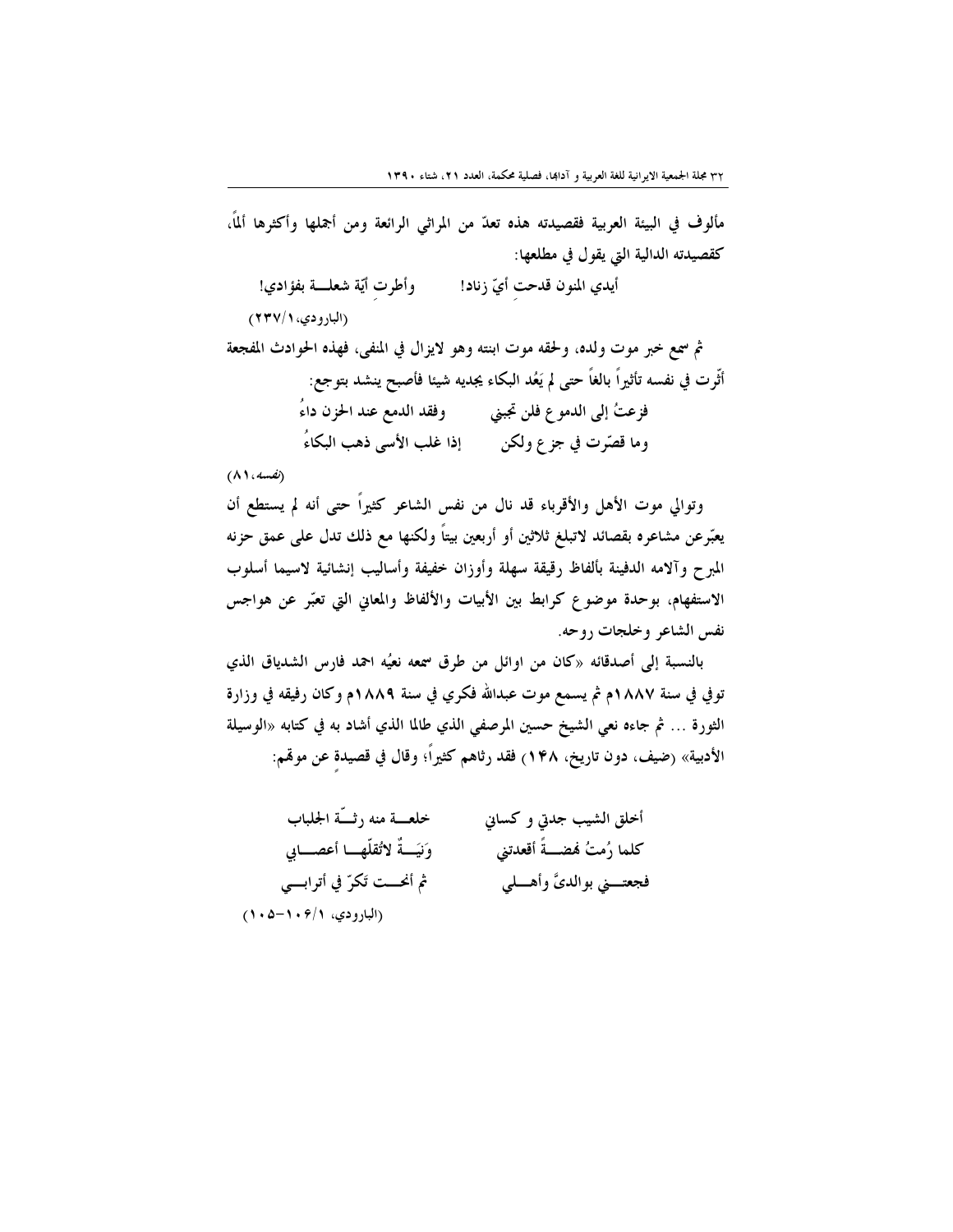فبإمكاننا أن نقول إن القصائد الرثائية في أهله وأصدقائه قصائد وجدانية تقترب من الرومانسية لأن الشاعر قد التزم فيها بعواطف صادقة تسوق قريحة الشاعر إلى معان خاضعة للعاطفة وتكاد الشكوى والعاطفة والحنين تكون المحور الرئيسي لهذه القصائد.

## ۴–۴. التأمل

امتزاج شخصية البارودي الحماسية والوطنية بأدب ربّته الغربة ورقَّقته أدّى إلى أن يفكِّر في نفسه ويتذكر أمجاد ماضيه و أيام شبابه؛ والفرصة في الغربة كانت متاحة ليتأمَّل الشاعر تأملاً صوفياً إلى الزهد والحكمة وتركت هذه الأمور فيه نوعاً من الرؤية الفلسفية للحياة منبعثةَ من جوَّه الديني الذي عاشه في الغربة إذ ارتبطت الفلسفة والدين في صميم فؤاده ارتباطا وثيقاً، فنواه يفتخر بدينه قائلا:

> وشهادتي أن ليـــس إلَّا هـــو دینی الحنیف وربی الله

 $(1980)$ (نفسه،  $1990$ 

كما نجده يأتي بألفاظ القرآن الكريم ومعناها خلال المضامين الشعرية منها: يا ايها الناس اتقوا ربكم مستوا على الله والآخرة

(نفسه، ١٨٣)

وفي هذا البيت إشارة إلى الآية الأولى من سورة الحج المباركة:«يا ايها الناسُ اتقوا ربَّكم إن زَلزَلَةَ الساعة شيءٌ عظيمٌ».

كانت فلسفة البارودي فلسفةً دينيةً تحتوي على الزهد والحكمة والقضاء والقدر وتغلبات الدهر وذكر الأيام الماضية والعبرة منها؛ وهناك فرق بين تأمله في الدهر والأيام الغابرة وبين مواضيعه الأخرى التأملية إذ إن الشاعر – مع إيمانه بالآخرة والتزامه بدينه الحنيف – متشائم فتغلبت هذه الحالة على شعره لأن الدهر هو من أصابه بالمآسى والهموم:

وكيف يعيش الدهر خلواً من الأسي مسسقيم يغادي بالهموم ويطـــرق فحذرك منه فهو غضبان مطرق وما الدهر إلا مستــنعد لوثبــه

(البارودي، ٣٥٧/٢-٣٥٤)

ويخاطب الدهر خطابَ خيبة و يتمنى أن يعود إليه الشباب: أعــــــــد يا دهـــــرُ أيامَ الشباب وأين مــــن الصِّبا دَرَك الطلاب

 $(1 \cdot \cdot)$   $(4 \cdot \omega i)$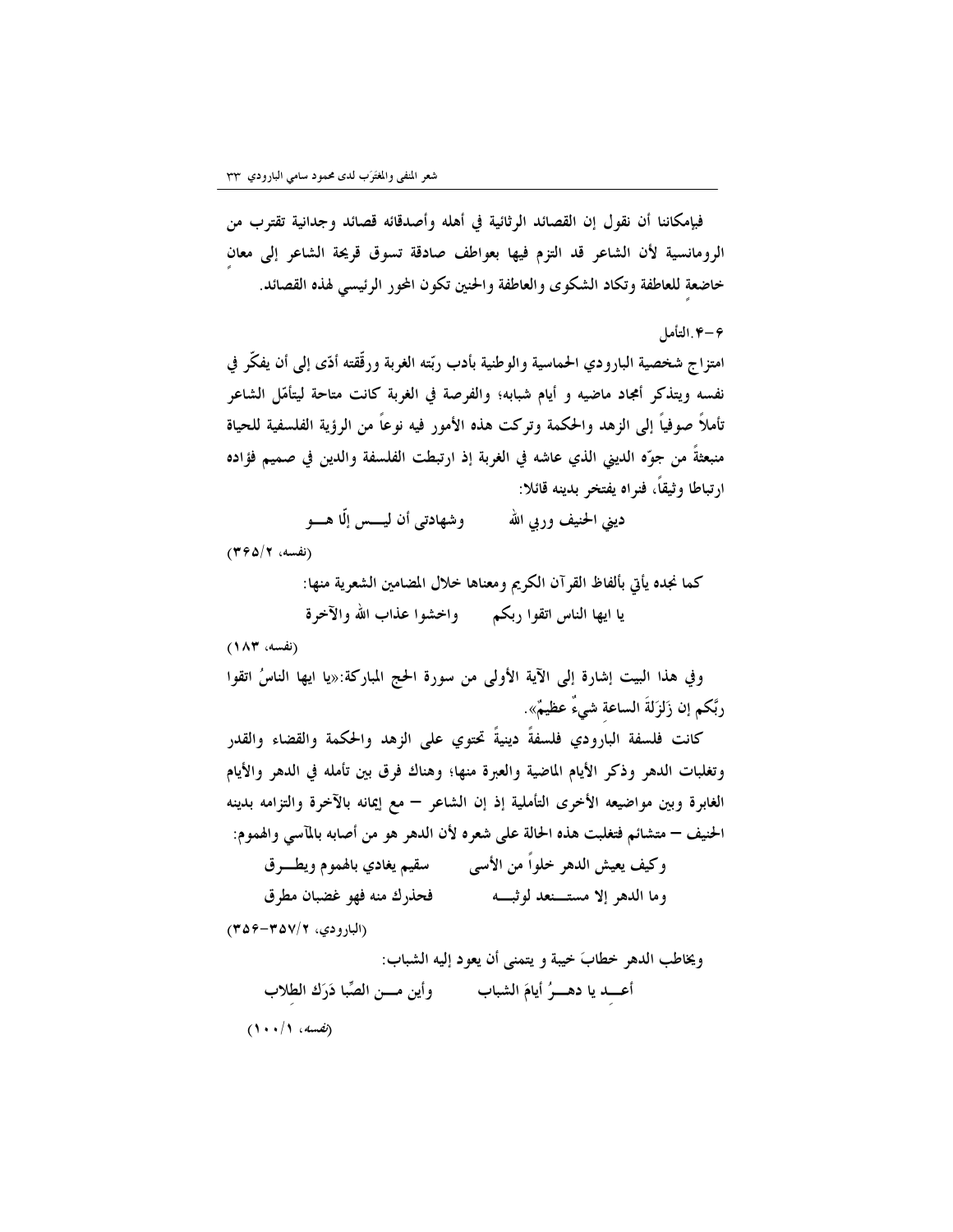ومما أدَّى إلى تشاؤم شعرنا هذا هو اليأس فالبارودي كلما تحدث عن الدهر والماضي تطاير؛ حيث خاب من الرجوع إلى الوطن وقد ساوره ضعف الجسد والكبر : تولى الصــــبا عني فكيف أعيده مصمس وقدر سار في وادي الفناء بريده فلاغرو أن شابت من الحزن لمتى مسلح فإني في دهــــر يشيــــب وليــــده (نفسه،ص ۲۲۴) إضافة الى ذلك جعلة فلسفته الدينية يخضع أمام القضاء والقدر وينصرف إلى الحكمة والزهد المقتبسة ومن غربته ومن تجاربه التي حصل عليها في منفاه؛ يقول: فإني امرؤجرَّبت دهري و زادني مسمع به خبرة صبري على الحلو و المر  $(19/7)$ (نفسه، ص وتارة يترك الفلسفة الدنيوية ويدعو الإنسان إلى الخضوع أمام الله: (نفسه، ص ۳۲۵) وفي حكَمه الشعرية الممزوجة بالزهد يستغيث بالله، ويذكر حياة الآخرة والموت وزوال الدنيا ويلتجئ إلى الاتعاظ والعبرة بالماضي فيقول في الموت: كسل حسسي سيمسوت ليسس فسي الدنيا ثبوت حسركات سوف تفنسي فتصلوهسا خفسسوت (نفسه، ص ١٢۶/١) ومما يلفت نظر القارئ في شعر البارودي هو عدد القصائد والأبيات؛ أمَّا بالنسبة إلى القصائد والأبيات التي قالها في الحكمة والزهد فبعضها تمتزج بموضوعات مختلفة وهذا كثيراًما يحدث في ديوانه وقصائده الطوال، وبعضها تلخص للزهد والحكمة، وهي تشمل قصائد قليلة وقصيرة، لا يبلغ عددها أكثر من خمسة عشر بيتاً في كل قصيدة الا القصيدة المسمّاة بـــ «كشف الغمة في مدح سيد الأمّة» وهي ميمية طويلة يمدح فيها الرسول الأكرم و آل بيته الكرام (صلى الله عليهم جميعاً).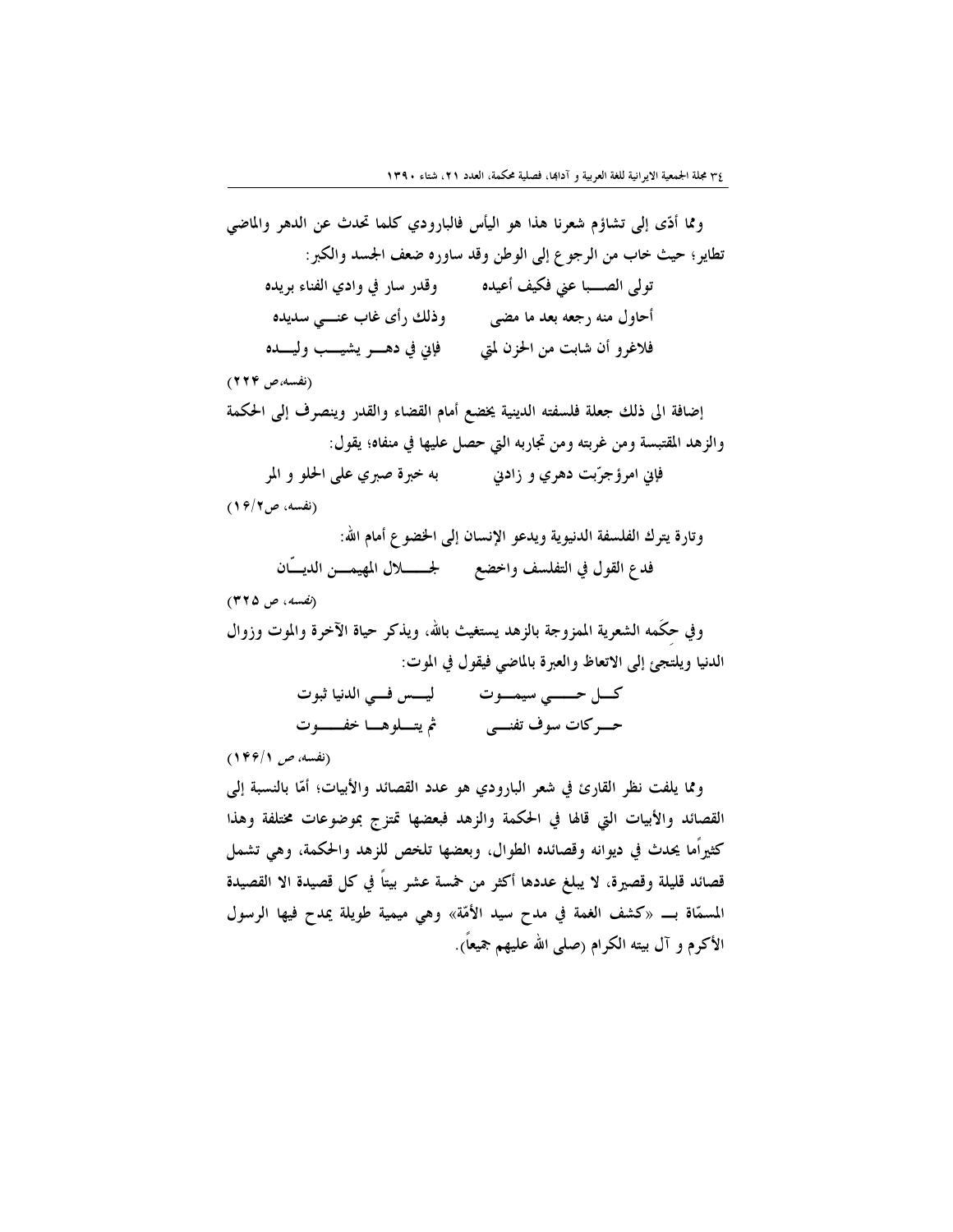ومن مميزات قصائده التأملية قلَّة أسلوب الإنشاء وذلك يرجع إلى رسوخ عقائده واتقالها والإيمان بما في صميم وجوده، من ثمّ لايحتاج الشاعر إلى التساؤل عن حقيقة هذه الأمو, لأن الحكمة ثمرة حياته المضنية وتجاربه العملية.

٧.عملية الأخذ والعطاء بين شخصية الشاعر وخصائص المجتمع العربي تفرَّد البارودي بالوصف فتناول–كابن الرومي– وصف شخصيته وبيَّن ما لها من خصائص نفسية وفردية، وتمثَّلَ ذلك كله في رثائه لأهله وأصدقائه كما كانت شخصيته الحربية والأخرى المعبَّرة عن حياته في المنفي؛ هذه كلها تدلنا على ما تحفل به شخصية البارودي نفسياً وجسمياً وفكرياً.

يخاطب الشاعر نفسه في مواقف مختلفة؛ منها "أنا" الشاعر – أي الذات – ولايتجاوز إلى الآخر فيخاطب نفسه بالتحديد دون غيره منها قصائد أنشدها لضعف جسمه في المفي:

> ونزعت عن نزق الشبيبة والصبا مبعد المشيب وللشباب نزاق ولبست هذا الدهر من أطراف \_ ونزعته وقميصه أحسلاق

(نفسه، ص ۲۰۰/۲)

كما نجد في ديوانه نوعًا مختلفاً من الذات وهو "أنا" المتكثرة التي تشمل كل آحاد المجتمع، وذلك حينما يخاطب نفسه فتختفي "أنا" الشاعر الجماعية والذات الإجتماعية خلف "أنا" النوعية، حيث يتكلم الشاعر عن الدهر والشكوى والحنين والشعر السياسي وبذلك يعبّر عن معاناة كل انسان يعيش في المجتمع فتكون هواجس الشاعر ردّة فعل قومه حيال مستحدثات عصر ٥.

وتتحد نفس الشاعر مع مجتمعه؛ فـ "أنا" الشاعر مرآة المجتمع وهذا طبيعي لأن ركيزته الشاعر الأولى هي الوطن وكل ما حدث في حياته كان لأجله فيجتمع أحياناً مع حنينه إلى الوطن، شعره السياسي وتحريضه للناس لطلب الحرية وتحرير وطنهم.

والتطرق إلى مسألة الوطنية قد يقلِّص الأغراض الأخرى لاسيما تفاصيل المسائل الاجتماعية التي أصاب ها المجتمع كما يقول ايليا حاوي «يبدو أن يقلص الشعر الاجتماعي لأن الشاعر لا يعني بمفهومه الخاص الذي لايتعدى إلى المشكلة الجزئية كالفخر، الوصف وما أشبه ذلك وقلما عبَّر عن التجربة المرتبطة بحدود الزمان والمكان» (حاوي،١٩٨٤،١٩/١٩)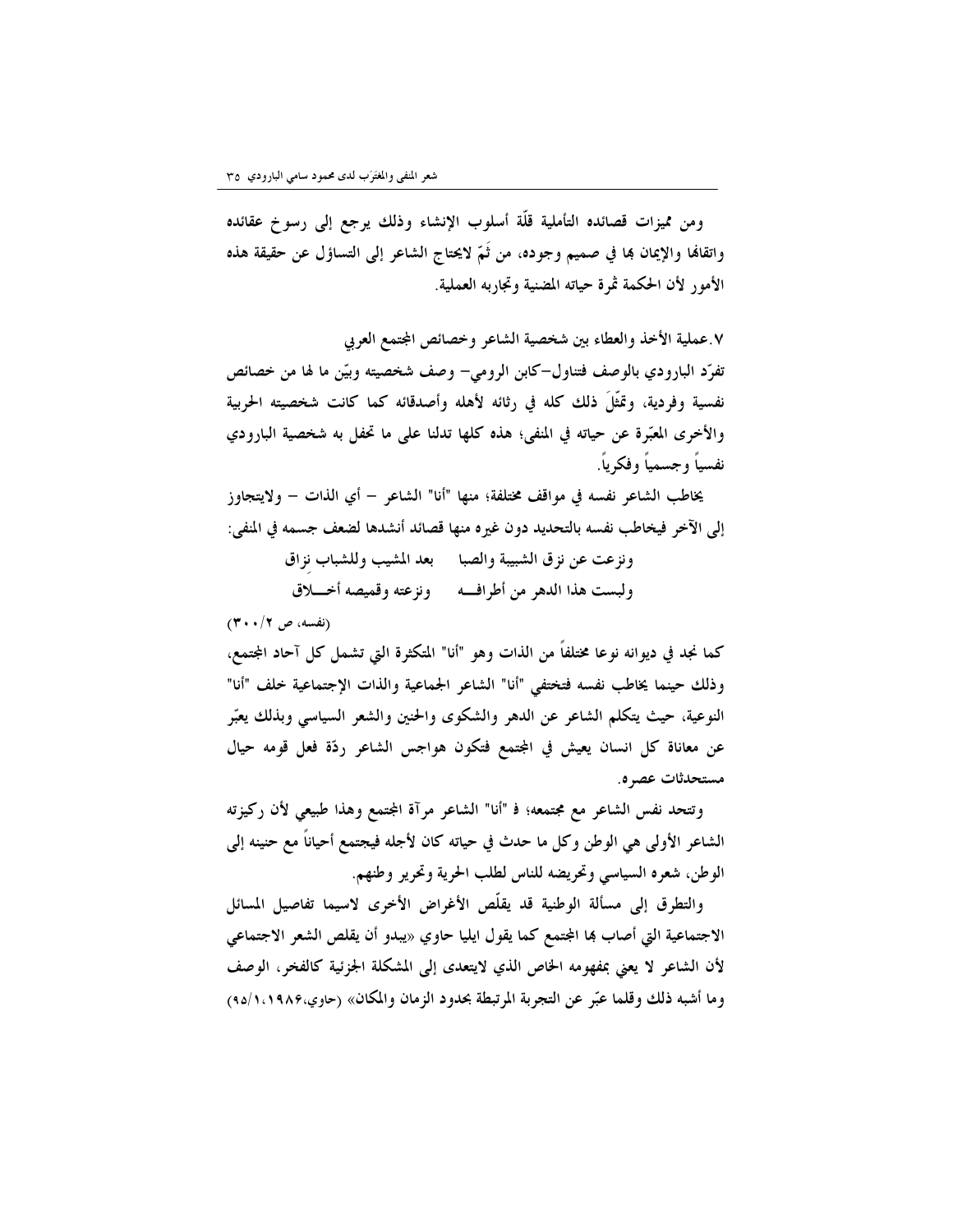ويمكن القول بأن شعر البارودي الاجتماعي يرتبط بمسألة خاصة قمتم بما الطبقة العليا من المجتمع وهي مسألة الوطنية فالشاعر جعل فمَّه وإحساسه في سبيل الوطن فامتزجت نفسه بالوطن وأصبحا شيئاً واحداً.

٠٨.الالتزام في شعر الغربة يرتبط مفهوم الالتزام بمفهوم الأدب القائم على صلة وثيقة بالحياة ويتناول الالتزام، الجانب الفكر ي من الأعمال الأدبية ويتجلى في الموقف الذي يتخذه الاديب مما يجري حوله.

بما أنه الإستعمار والغزو شنا حروباً في مختلف المجالات شاملة على البلاد العربية اهتم الشعراء في العصر الحديث بالتغيرات الطارئة على المجتمع فعالجوها في شعرهم و «لعلَّ السمة الكبرى التي يهتم بما الشعر العربي الحديث هي سمة الثورة وعمل تفجير الوعي الداخلي في الأجيال العربية ليضيف إلى الثورات الوطنية أبعاداً إجتماعية وفكرية ونفسية» (أبو حاقة، ٩٧٩، ٣٨٩)

ومن أجل ذلك تسوبت الأفكار القومية إلى البلاد العربية وفي طليعة هذا العصر التزم الشعراء ورائدهم سامي البارودي بالظروف التي كانت سائدة في زمنهم وبالأوضاع التي تعرضت لمجتمعهم، وهو رائد المدرسة الكلاسيكية الذي جعل أصوله على قواعد القدماء والتزم بما التزاماً تاما في اللفظ والأسلوب والوزن والصياغة؛ و لافرقَ بين شعره الاغترابي وغيره، فعندما يقرأ القارئ شعره يرى البيئة الجاهلية والأموية والعباسية تتجلى فيه، فهو أحيا التراث الماضي، وتعود قيمة شعره وفنه إلى إحياء اللغة.

يعتبر أدب البارودي أدباً كلاسيكياً بصبغة أرستقراطية ، وهذا الأمر لا يسمح له حرية التعبير وبيان مايريد ويرغمه أن يبرز عواطفه في قوالب خاصة؛ ومن خصائص الأدب الكلاسيكي التعادل بين العقل والعاطفة فالبارودي شاعر معتدل في أكثر حالاته النفسية وعلى الرغم من الحوادث المختلفة التي جرت له في حياته لكن سياق شعره لايتغير كما تغيرت حياته والامر الآخر الذي نشاهده في شعره في المنفى هو غلبة روح الواقعية و عدم المجال الواسع للخيال؛ إذ هو شاعرٌ رسالته توعية المجتمع فلايستطيع أن يفرِّ من واقع حياته فما أخذه على عاتقه في الذود عن الوطن أدّى جعله في قمة الأدب وإن لم يستطع أن يفسح للخيال مجالًا كعنصر من العناصر الرئيسية في الشعر التقليدي.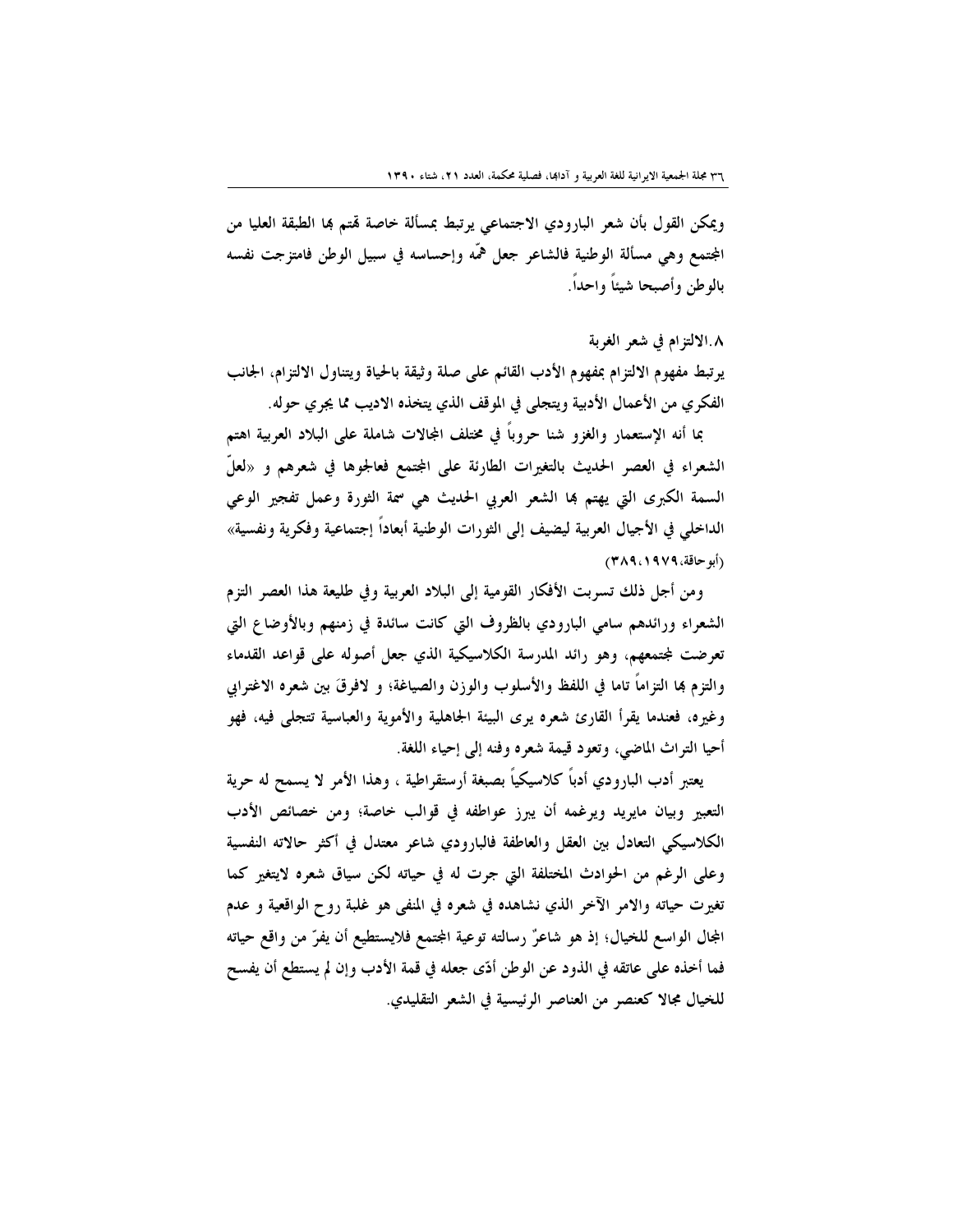أما من حيث المضمون و المفاهيم فلم يحصر الشاعر معانيه في القديم بل صاغ المضامين الحديثة المنبثقة من واقعه الاجتماعي والقضايا السائدة في زمنه في قوالب كانت رائجة منذ القديم؛ والإتجاه الوطني أهم مسألة التزم به البارودي في أشعاره الاغترابية؛ يذكر الوطن ويحنَّ إليه ويخاطبه كلما وجد الضرورة وسنحت له الفرصة.

أما من حيث التزامه للزمان، فلقد غلب الزمان ماضيه وحاضره على شعر البارودي إذ لا ينفصل عن حاضره وإن ينشد أشعارا ملائمة مع العصور المتقدمة ويلتزم بإستخدام المعابي الجديدة والوقائع الراهنة في عصره في القوالب القديمة وهذا لايناقض التزامه بل على العكس يدل على تفوقه في الأدب، حيث استطاع الشاعر أن يجمع بين الزمنين لأغراضه المنشودة ويستفيد من الزمن في الإطار الالتزامي الذي تعهّد به – وهذا يقل عند الشعراء – وإن لم يعكس البارودي جوانب مختلفة لمجتمعه تماماً ولكنه بما جمع بين المواصفات البارعة الموضوعية والأدبية فتخلَّد في الدهر كما يؤكد نفسه على ذلك في قوله:

وذكر الفتى بعد الممات خلوده مسيبقى به ذكري على الدهر خالدا (البارودي، ١٨٧/١) وللباحث أن يعترف بأنَّ البارودي استطاع في فماية المطاف أن يوظَّف شعره وأدبه في

قضايا مجتمعه وبيئته وحارب ما يتحدى وطنه بسيف الشعر وقناة القلم فأدّى ما عليه.

## ٩. النتائج

من خلال ما مرّ، اتضح لنا أن رائد الشعر العربي الحديث محمود سامي البارودي عبّر في شعره الاغترابي عن معاناة الشاعر في هذا العصر بصدق و وضوح؛ كما اتضح لنا أنه لشعر البارودي فى المنفى مميزات تجعله مختلفاً عما أنشده وهو في وطنه؛ فالشعر الاغترابي له مميزاته مبنىً ومعنىً؛ أما البحور العروضية فأكثر ما استخدمه الشاعر على التوالي هي:الطويل والبسيط والكامل والوافر والخفيف؛ وهذه الأوزان تدل على تنوع حالات البارودي النفسية؛ كما رأينا أنه يمزج – كثيراً ما – بين الطبيعة وبين عالمه الداخلي الوجداني فيستخدم صنعة التشخيص، ويكثر استخدام الأساليب الإنشائية وصيغ الأمر والاستفهام وأسلوب الحوار مما يجعل لقصائده تأثيراً عاطفياً بليغاً. ويستخدم الشاعر أسلوب الاستفهام في بداية القصائد و يستمر هذا التساؤل و يتخلَّل في شعره، كأنه يريد أن يسلَّى نفسه عن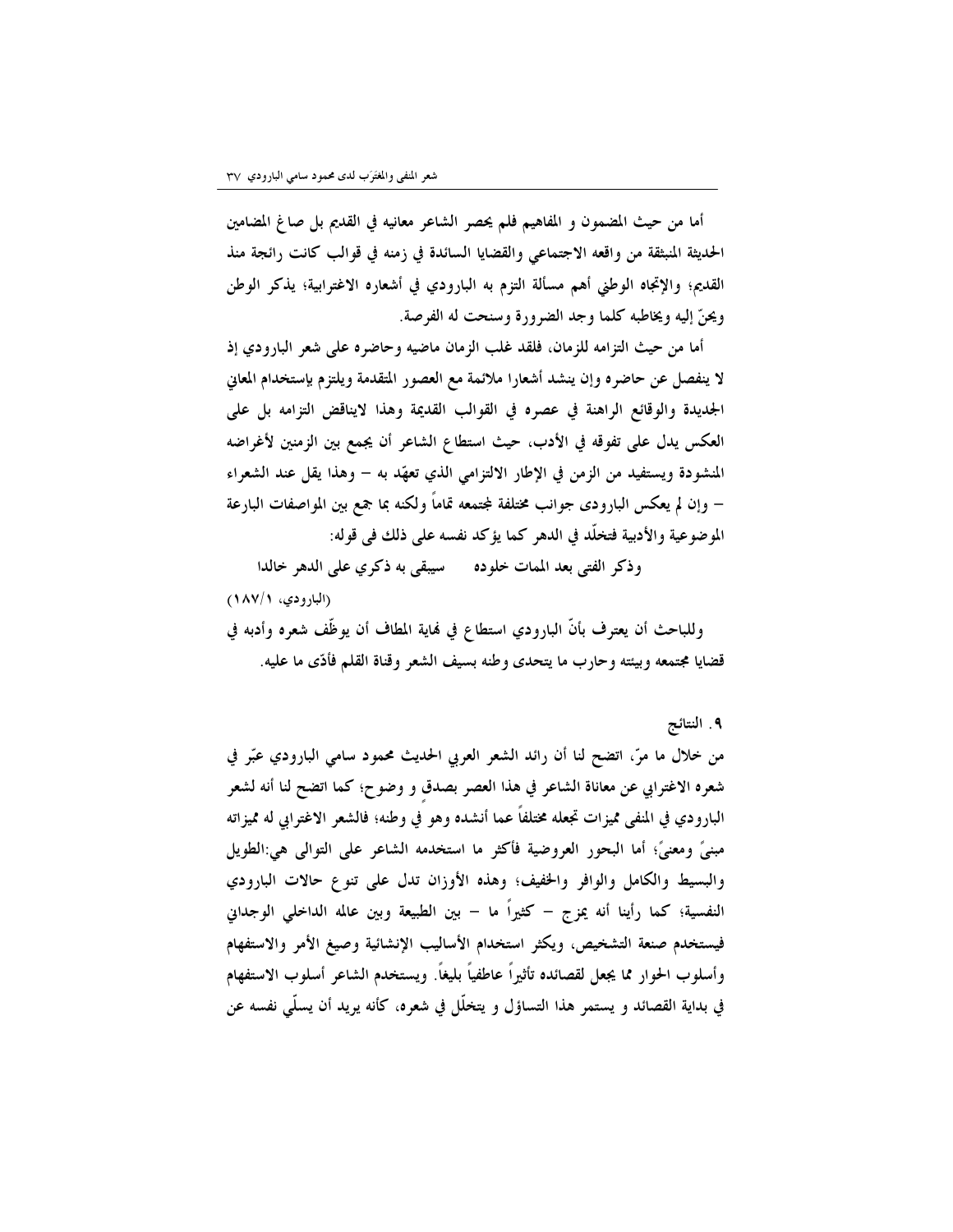معاناته، ومن جانب آخر يريد أن ينبه الانسان الى هذه الأسئلة المتوالية للتعمق في هذه المعاني علَّ المخاطب يشاطره في تلك الآلام.

ويجد القارئ في أشعار البارودي الاغترابية، أفكاراً سهلةً واضحة وألفاظاً جزلة قوية وصوراً جزئية تقليدية مستمدة من القديم؛ فشعره متحرر من المحسنات البديعية الغامضة، وهذه من المميزات العامة لقصائد يعبّر فيها البارودي عن مشاعر الحب والرثاء.

أما في الجانب المعنوي لشعر المنفي عند البارودي فاتضح لنا من خلال البحث أنه يتطرق إلى الموضوعات الوطنية مما أدّى إلى استقلال بعض الأغراض الشعرية التي لم يسبق أحد إليها كالحنين إلى الوطن والشعر السياسي. وتتنوع الموضوعات في قصائده ولكنه في القصيدة الواحدة ينحو نحو غرض معين فيجعل شعره على وتيرة واحدة هي العاطفة والإحساس إذ أنشد أكثر قصائده في الشكوى والحنين.

اشتملت مضامين الفخر والحماسة عند البارودي على صرخات الناس المكبوتة من جور الحكام واضطهاد الإستعمار كما ألها كانت تحث الشعب للقيام والمطالبة بحقوقه السليبة؛ من ثُمَّ يعتبر الشعر السياسي والثورة وتوجيه الشعب والحرية والكبرياء الفخور عنده من الموضوعات المصحير يء والمحوريء في هذا الغرض.

مهّدت ظروف المنفى للشاعر أرضيةً لقصائد تأملية تتسم بقلّة أسلوب الإنشاء وذلك يرجع إلى رسوخ عقائده واتقافا والإيمان بما في صميم وجوده؛ من ثُمّ لايحتاج الشاعر إلى التساؤل عن حقيقة هذه الأمور لأن الحكمة ثمرة حياته المضنية وتجاربه العملية.

ويمكن القول أنَّ البارودي شاعر ملتزم بضرورات الأدب الكلاسيكي كما كان ملتزماً في الجانب الموضوعي لشعره فهو شاعرٌ رسالته الذود عن الوطن وتوعية مجتمعه فلايستطيع أن يفرِّ من واقع حياته فأدَّت وظيفته ورسالته بأدبه إلى مكانة جديرة بما وإن لم يستطع أن يفسح للخيال مجالاً كعنصر من العناصر المعورية في الشعر التقليدي.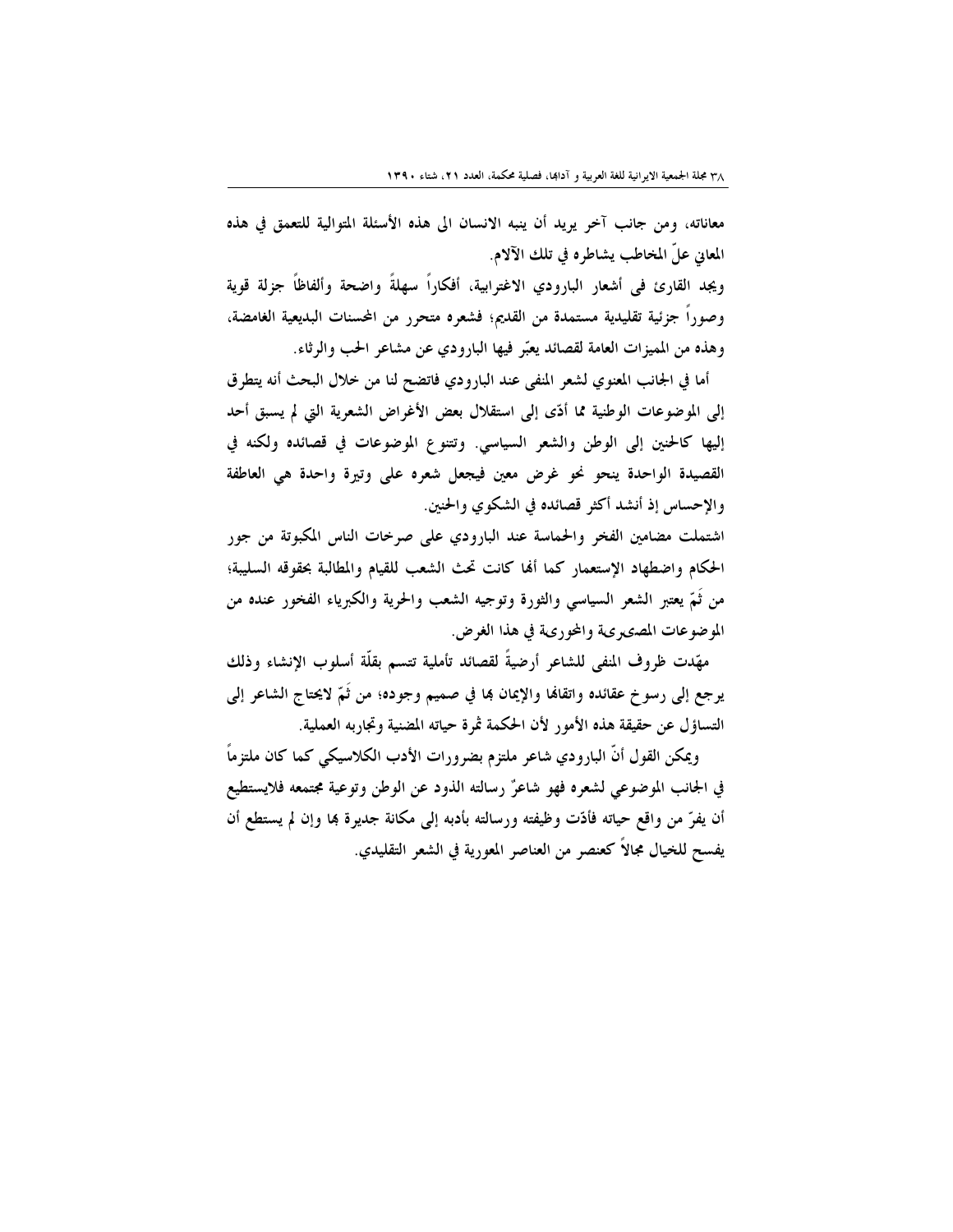المصادر و المراجع – القرآن الكريم. –أبوحاقة، أحمد، الالتزام في الشعر العربي، بيروت، دارالعلم للملايين، ١٩٧٩م. – أبوالشباب، واصف، القديم و الجديد في الشعر العربي الحديث، بيروت، دارالنهضة العربية، ١٩٨٨م. – أبويساني، انق، نعمان، ملامح التجديد في شعر البارودي، مجلة اللغة العربية وآدابما، ايران، العدد التاسع، ۲۰۰۹م. – إسماعيل، سميح محمود، الفتوة في شعر البارودي، دراسات العلوم الإنسانية والاجتماعية، أردن، الجامعة الأردنية، المجلد ٣٠، العدد ٢، ٢٠٠٣ م. – البارودي، محمودسامي، ديوان البارودي، الجزء الأول، القاهرة، دارالمعارف، ١٩٧١م. – حاوي، إيليا، في النقد و الأدب، الجزء الأول، بيروت، دارالكتب اللبناني، الطبعة الخامسة، ١٩٨۶م. – الحديدي، على، محمود سامي البارودي شاعر النهضة، مكتبة الأنجلو المصرية، الطبعة الثانية، دون تاريخ. – الدسوقي، عمر ، في الأدب الحديث، الجزء الثاني، القاهر ة، دار الفكر ، دون تاريخ. – دلشاد، جعفر، وآخرون، «الغربة في الشعر العربي» مجلة العلوم الإنسانية الدولية، العدد١٥، ٢٠٠٨م. – راضي جعفر، محمد، الاغتراب في الشعر العراقي المعاصر، إتحاد الكتاب العرب، ١٩٩٩م. – ضيف، شوقي، الأدب العربي المعاصر، القاهرة، دارالمعارف، دون تاريخ. ۹۶۱م. – كرد على، محمد، المعاصرون، بيروت، دار صادر، الطبعة الثانية، ١٩٩٣م.

– مريدن، عزيزة، حركات الشعر العربي في العصر الحديث، جامعة دمشق، ١٩٨٨م.